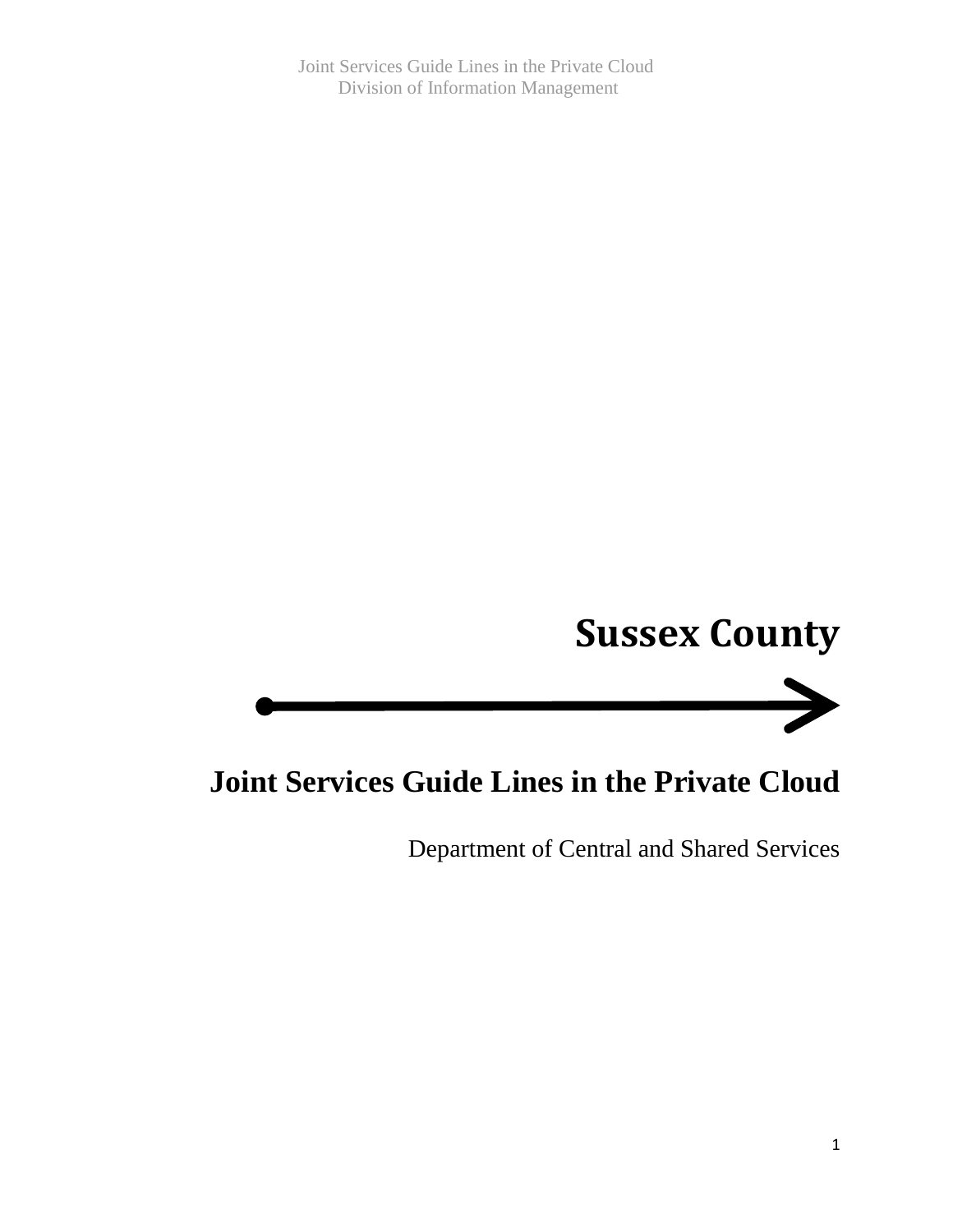# **Contents**

| 1. ESTABLISH A CLEAR GOAL FOR THE JOINT SERVICE6          |
|-----------------------------------------------------------|
|                                                           |
|                                                           |
|                                                           |
|                                                           |
|                                                           |
| 7. ASSESS THE ECONOMICS, ADMINISTRATIVE AND OPERATIONAL10 |
|                                                           |

## **PART II**

| 5. STEPS IN NEGOTIATING AN INTERLOCAL AGREEMENT14 |  |
|---------------------------------------------------|--|
|                                                   |  |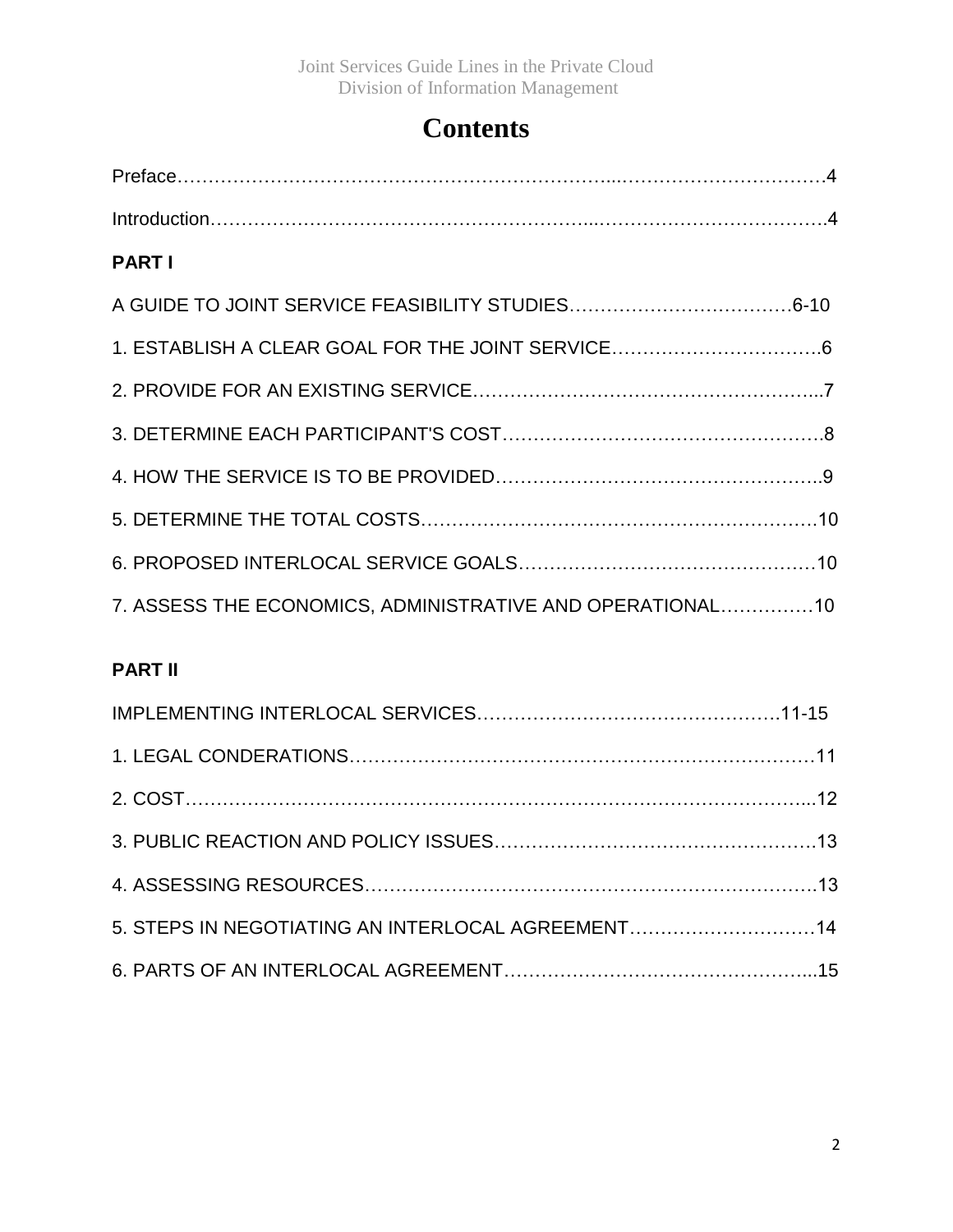Joint Services Guide Lines in the Private Cloud Division of Information Management

### **PART III**

### **PART VI**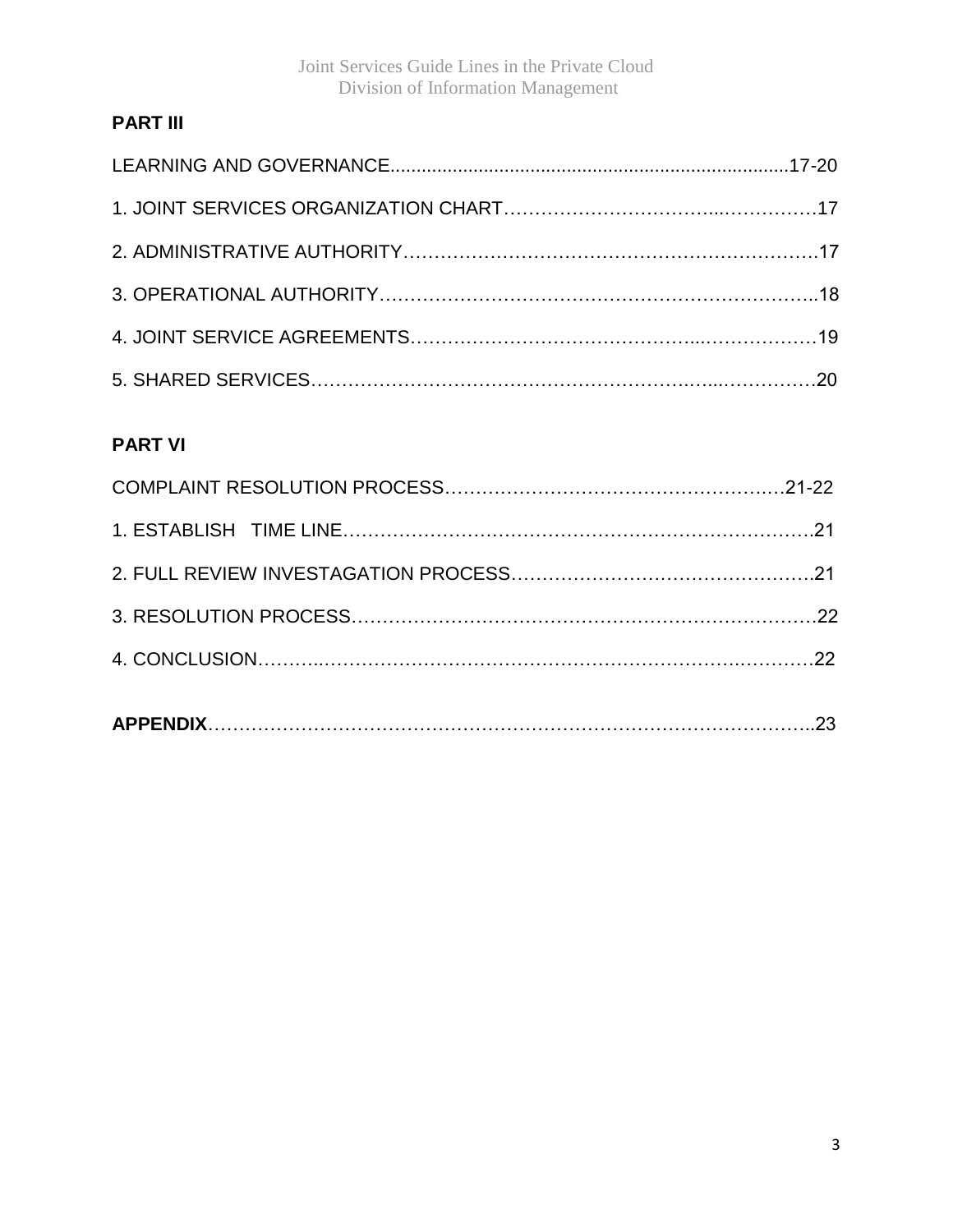#### *Preface*

*Sussex County's development in Server and Desktop Virtualization has created a Private Cloud Computing model that can distribute technology services to the supporting community. By analyzing our business services, or applications and then modify them to enhance efficiently and productivity. This requires more than a centric view of the organization. By looking at the relationships of all the business processes that's encompassing local government organizations. This creates opportunities to boost performance, increase innovation, and a better return on investment.*



#### *Introduction*

*This business model has as its prime objective the sharing of resources, improving technology services, and reducing Total Cost of Ownership. Subsequently, additional local governing agencies will be invited to join these shared services, participate in the business model and share in resources and costs.*

*There are applications and services that Sussex County does not provide but local governing municipalities do therefor municipal services can be shared amongst other municipalities. Ultimately having a vertical network infrastructure that supports a wider diameter of services, will develop a seamless data network between the county, the municipalities and the citizens of Sussex County.*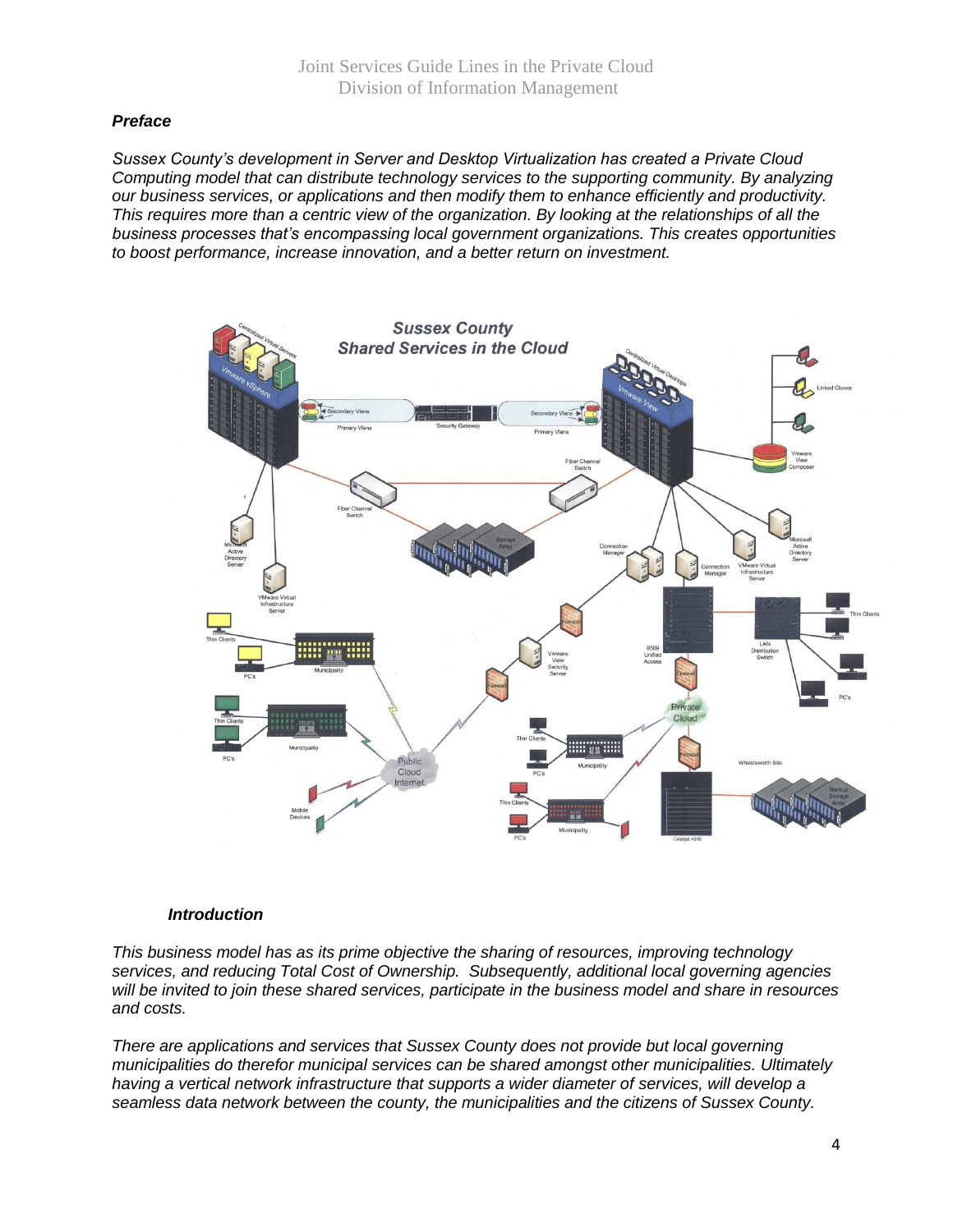#### *PART I*

#### *A GUIDE TO JOINT SERVICE FEASIBILITY STUDIES*

Feasibility studies for joint services do not have to be lengthy, complicated documents. This part of the whitepaper helps you review potential joint services and guides you through the process of planning to act together. There is no mystery to joint services feasibility. It needs to address basic questions with the necessary amount of detail. Common sense is the most important ability in conducting service feasibility.

The following pages outline a feasibility study. Because it is a general guide; the outline covers greater detail than your study may require. Not every item applies to everyone's shared service business model. Choose those elements which pertain to your study.

The first step is for each local unit to designate someone to be responsible for its contribution to the study. In making this assignment, the governing body must emphasize the importance of the study and the need for its timely completion. It should be a priority assignment.

Each coordinator should follow the same format and work to an agreed upon schedule. Periodic meetings of all of the coordinators are needed to keep everyone on the same track and to review preliminary information. This will keep the study moving and on target.

Public input should be considered at the initiation of the study process. This could be in the form of public hearings or through the appointment of citizen members to the study team.

The completed feasibility study serves as a plan to implement the joint service. It is the basis for policy decisions by the local governing bodies and an integral part of the interlocal agreement that puts the joint service into effect.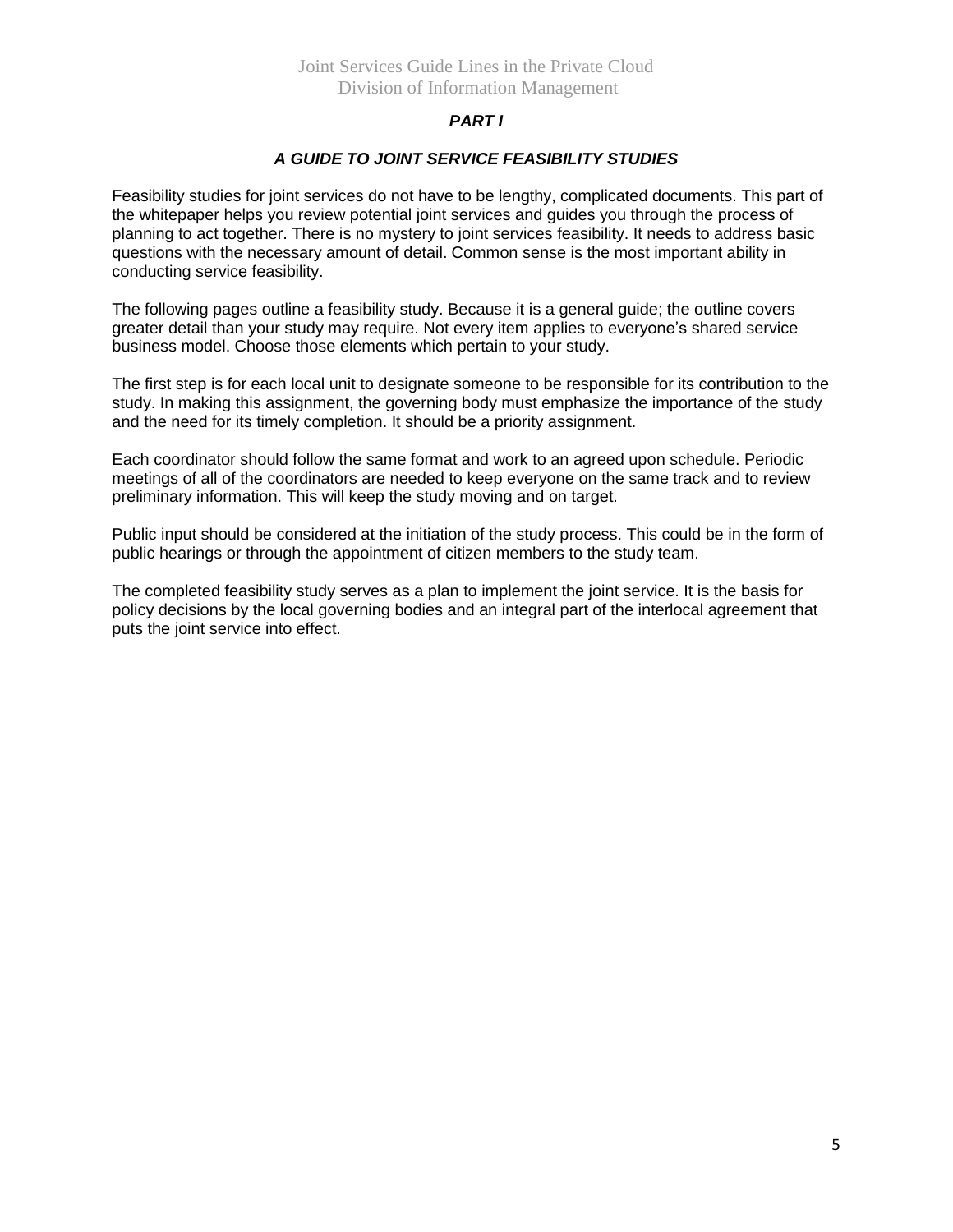#### **1. ESTABLISH A CLEAR GOAL FOR THE JOINT SERVICE.**

#### *DESCRIBE THE SERVICE TO BE PROVIDED*

- $\checkmark$  Identify what service is to be provided on a cooperative basis.
- $\checkmark$  Clearly define what aspects of the service will remain the individual responsibilities of the participants.
- $\checkmark$  State any particular requirements which must be addressed by the joint service.

#### *CLARIFY EXPECTATIONS ABOUT THE JOINT SERVICE*

What does your community hope to gain by participating in the joint program?

- $\checkmark$  Cost savings?
- $\checkmark$  Improved level of service?
- $\checkmark$  Establish a previously unavailable service?
- $\checkmark$  Greater efficiency of service operations?
- $\checkmark$  Describe what criteria will be used to measure the quality of services provided or the effectiveness of the joint service.

#### *ARE ALL POTENTIAL PARTICIPANTS INCLUDED IN THE STUDY?*

- $\checkmark$  Have all local units which could benefit from the joint service been included in the study? If not, why?
- $\checkmark$  Will the establishment of a joint service inadvertently have an adverse effect on a nonparticipating community?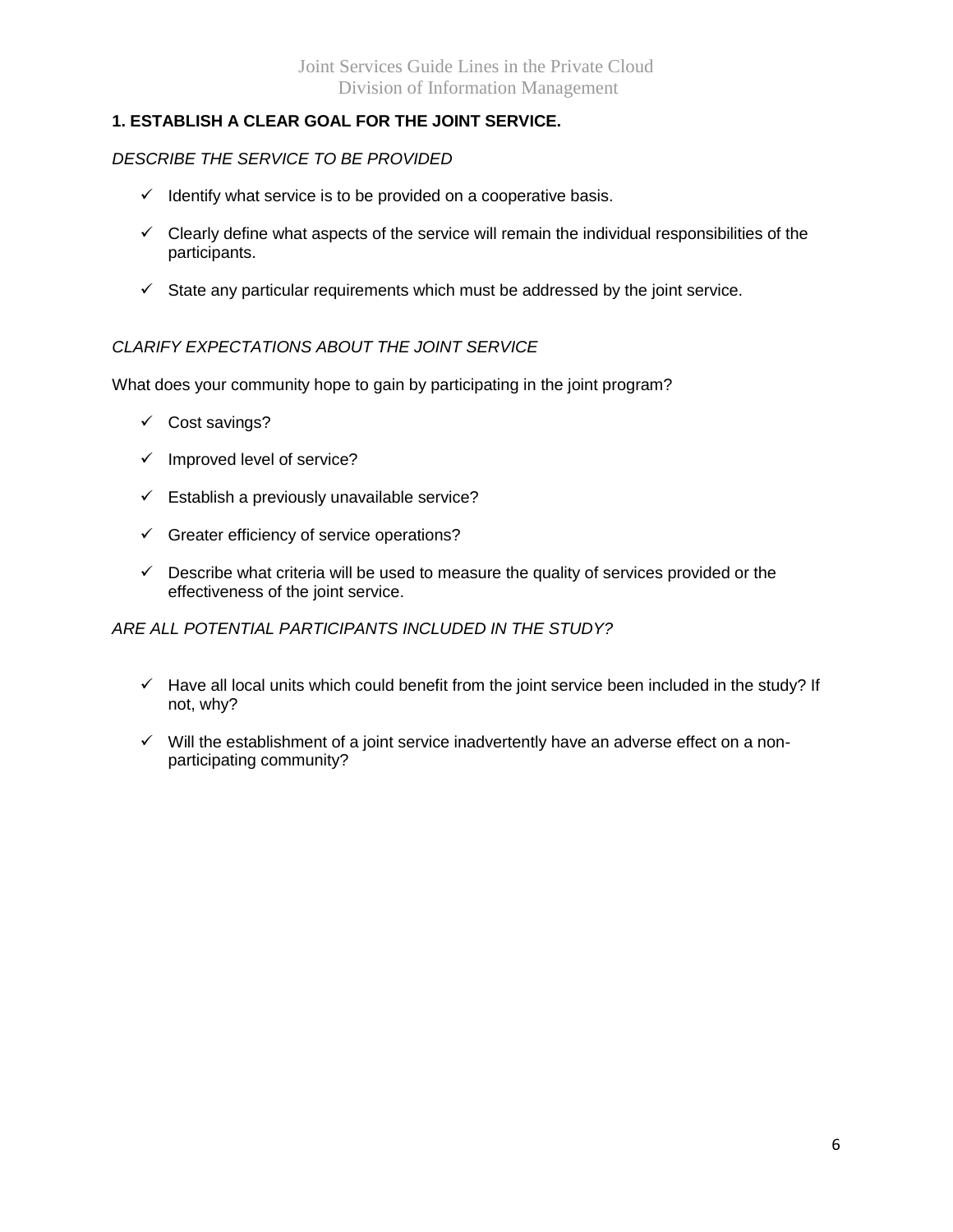#### **2. PROVIDE FOR AN EXISTING SERVICE**

#### *DESCRIBE THE LEVEL OF SERVICE CURRENTLY BEING PROVIDED BY EACH LOCAL UNIT WHICH WILL PARTICIPATE IN THE JOINT SERVICE.*

- $\checkmark$  For each participant, describe how it presently provides the service or accomplishes the task.
- $\checkmark$  What department, division, etc. Of the local unit provides the service? Describe how the local unit is organized to perform the function. Include a table of organization showing the structure of the agency.
- $\checkmark$  Who is responsible for what aspects of the service? Identify positions, titles and responsibilities, including lines of authority, etc.
- $\checkmark$  Identify any equipment, vehicles or special material which may be required.
- $\checkmark$  Identify the physical facilities used or required to provide the service.

#### *DESCRIBE THE LEVEL OF SERVICE PRESENTLY BEING PROVIDED*

 $\checkmark$  Identify the service and the level of service presently being provided by each participant. Use quantifiable measures whenever possible. For example: the number of road sign repairs per day, per truck, and per crew members per day, or the number of patrolman per shift, etc.

#### *DOES THE SERVICE MEET CURRENT NEEDS?*

 $\checkmark$  Is the current level of service adequate for present needs? Describe any shortfall or surplus in services provided.

#### *WHAT ARE THE FUTURE SERVICE NEEDS?*

 $\checkmark$  Project the level of service to be required for the next two to five years. Will it increase or decrease? What factors are known that will affect the demand for the service? For example: Will a new shopping center affect the level of police or fire protection needed?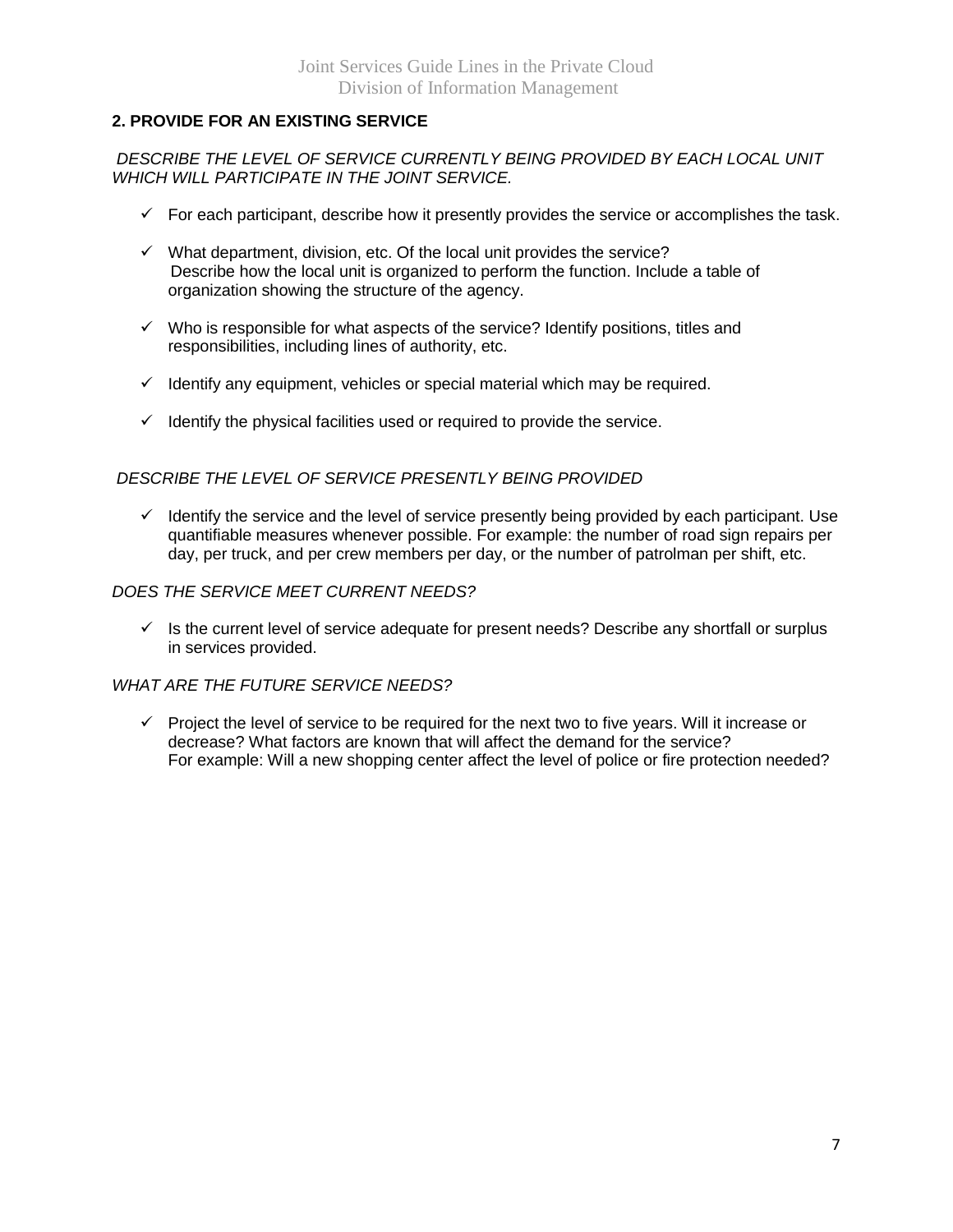#### **3. DETERMINE EACH PARTICIPANT'S COST**

*TOTAL COST FOR EACH LOCAL UNIT OF PROVIDING THE EXISTING OR NEW SERVICE.*

- $\checkmark$  List the current budget (operating and capital, if any) for providing the service.
- $\checkmark$  Include all costs, particularly those which may be carried elsewhere in the municipal budget.
- $\checkmark$  Using the service units developed below to determine the total cost to each local unit to provide the present level of service to its residents. Include all direct and indirect costs taking in account where applicable salaries, benefits, equipment, overhead, rent, materials and supplies.

#### *WHAT IS NEEDED TO MEET MINIMUM SERVICE LEVELS?*

- $\checkmark$  If a local unit's present service level is inadequate, identify what would be required (in budget dollars, additional staff, operating equipment, etc.), to bring the services up to the minimum acceptable level.
- $\checkmark$  If the service is not provided at all, develop the costs which would be required to meet the minimum service level if the local unit were to provide the service on an individual basis.

#### *PROJECTED SERVICE COST*

 $\checkmark$  Using the projected professional service demands developed in Part II, and then include the OPEX can estimate the total cost to each local unit if it were to provide the service either on its own or as a shared service for the year.

| Infrastructure as a service                         |                             |            |                 |                 |                |                        |  |            |          |          |                 |  |
|-----------------------------------------------------|-----------------------------|------------|-----------------|-----------------|----------------|------------------------|--|------------|----------|----------|-----------------|--|
| <b>Municipal Shared Service Price List for 2013</b> |                             |            |                 |                 |                |                        |  |            |          |          |                 |  |
| Infrastructure OPEX                                 |                             |            |                 |                 |                | Desktop Hardware       |  | <b>NRC</b> | Each     |          |                 |  |
| Virtualization                                      | Annual                      | Processors | 1 Core          |                 |                | Thin Client Wyse       |  |            | \$388.00 |          |                 |  |
| VMware Server                                       | \$34,675.00                 | 72         | \$481.60 Yearly |                 |                | 100gb Drive Space      |  |            | \$171.00 |          |                 |  |
| VMware Desktop                                      | \$11,800.00                 | 200        | \$59.00         |                 |                | Monitor 23"            |  |            | \$212.00 |          |                 |  |
|                                                     |                             |            |                 |                 |                | DVD Drive              |  |            | \$42.00  |          |                 |  |
| <b>Software Licenses</b>                            | <b>Non Recurring Charge</b> |            |                 |                 |                | Speakers               |  |            | \$23.00  | Total    | \$836.00        |  |
| Server:                                             | 1 Processor                 |            |                 |                 |                | Windows 7 & Office Pro |  |            |          | Software | \$489.00        |  |
| Windows 2008 server                                 | \$3,380.60                  |            |                 |                 |                |                        |  |            |          | Package  | \$1,325.00 NRC  |  |
| Windows 7 Desktop                                   | \$132.00                    |            |                 |                 |                | Dell OptiPlex 9010     |  | <b>NRC</b> |          |          |                 |  |
| Microsoft Office Pro 2010                           | \$357.00                    |            |                 |                 |                | Monitor 23"            |  |            |          |          |                 |  |
|                                                     |                             |            |                 |                 |                | DVD Drive & 300gb HD   |  |            |          |          |                 |  |
| <b>Shared Service</b>                               | Annual                      |            |                 |                 |                | Speakers               |  |            |          |          |                 |  |
|                                                     |                             | Machines   |                 | 1 Machine       |                | OEM Software           |  |            |          | Package  | $$1,322.81$ NRC |  |
| Tape Backup Archive                                 | \$38,129.00                 | 74         |                 | \$515.26 Yearly |                |                        |  |            |          |          |                 |  |
| Disk Backup                                         | \$20,000.00                 | 74         |                 | \$270.27        |                |                        |  |            |          |          |                 |  |
| Antivirus & Spyware                                 | \$8,035.00                  | 274        |                 | \$29.32         |                |                        |  |            |          |          |                 |  |
| Storage                                             | Annual                      | Terabytes  | 1 Terabyte      | Gigabyte        |                |                        |  |            |          |          |                 |  |
| <b>EMC SAN</b>                                      | \$65,000.00                 | 38         | \$1,710.53      |                 | $$1.71$ Yearly |                        |  |            |          |          |                 |  |
| <b>Fax Server</b>                                   | Annual                      |            |                 | 1 Department    |                |                        |  |            |          |          |                 |  |
|                                                     |                             | Department |                 |                 |                |                        |  |            |          |          |                 |  |
|                                                     | \$3,000.00                  | 42         |                 |                 | \$71.43 Yearly |                        |  |            |          |          |                 |  |
| Annual Desktop:                                     | \$529.59                    |            |                 |                 |                |                        |  |            |          |          |                 |  |
| <b>Annual Server:</b>                               | \$3,006.98                  |            |                 |                 |                |                        |  |            |          |          |                 |  |
|                                                     |                             |            |                 |                 |                |                        |  |            |          |          |                 |  |

This example is using the itemized yearly OPEX divided by one virtual machine. The software licenses and desktop hardware cost is a one-time cost. General observation discovered that a desktop cost is the same for either a physical machine or a thin client device.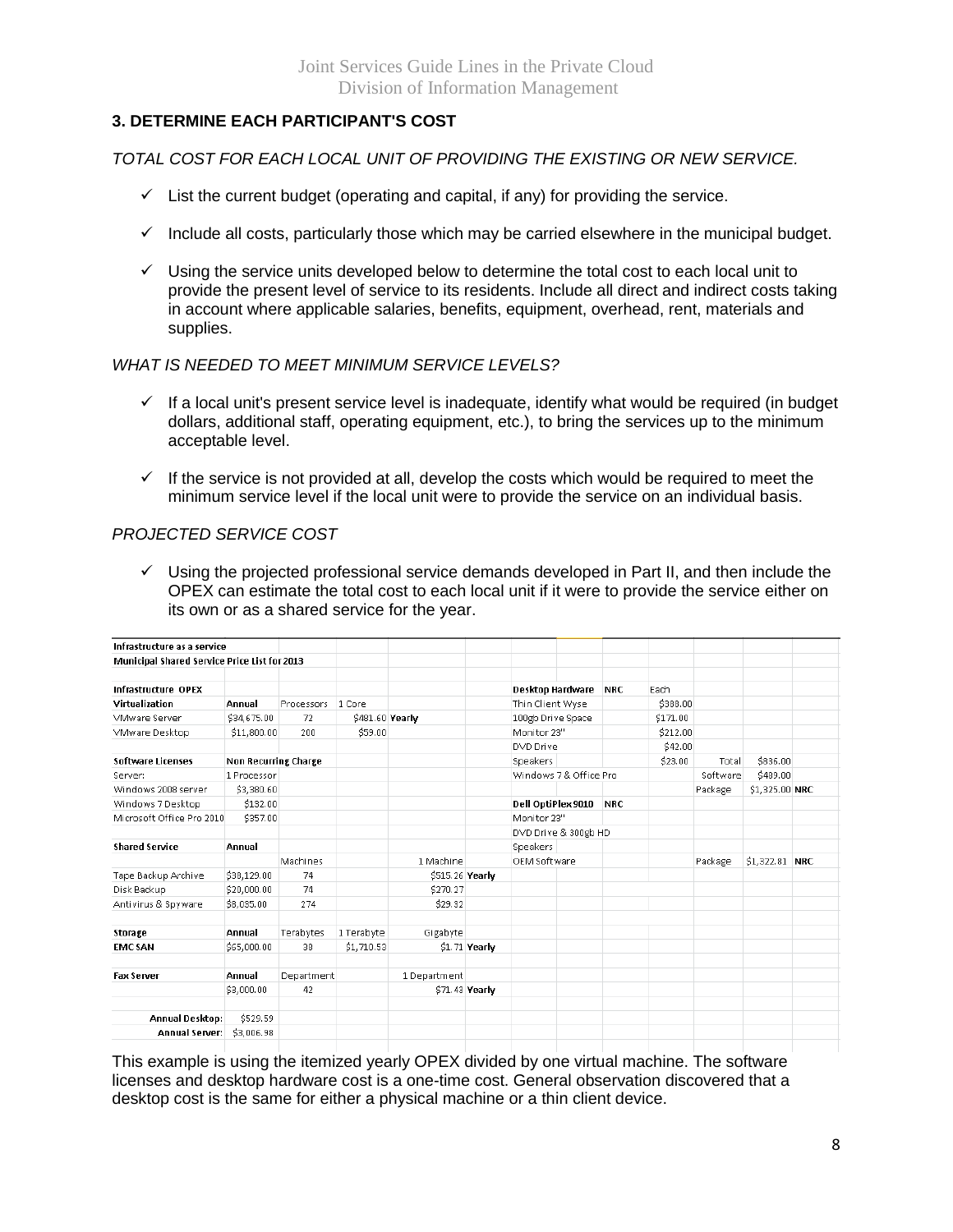#### **4. DESCRIBE HOW THE SERVICE IS TO BE PROVIDED ON A JOINT BASIS.**

#### *DETERMINE SERVICE LEVELS REQUIRED*

 $\checkmark$  Using the data from the previous sections, determine the current service needs and the required levels of service for all study participants.

#### *FIX RESPONSIBILITY FOR PROVIDING THE SERVICE*

 $\checkmark$  Based on the required services and the current capabilities of the participants, determine which local unit is best suited to provide the service to the other(s). If participants will perform a portion of the total program, identify the responsibilities of each. Describe how the provision of the joint service would be organized and administered.

#### *IDENTIFY WITH NECESSARY DETAIL, THE FOLLOWING:*

- $\checkmark$  Identify the service to be provided. Discuss how it will be provided to the residents of the participating local units. Identify which participant is responsible for what specific aspects of the service. Indicate who (which office or department) is responsible for providing the service.
- $\checkmark$  Establish the administrative structure for the joint service. Which department will be responsible for providing the service? Determine the staffing level required, the number of employees, supervisors, clerical, support staff, etc. Determine the salary and benefits costs using the current wages of the service provider. Is there a need for all current employees of the participants or will some be available for other assignments?
- $\checkmark$  Determine the type and amount of equipment required. What use can be made of the existing equipment and facilities of the participants? Identify additional equipment or supplies required.
- $\checkmark$  What facilities are required? Where should they be located? Who will be responsible for operating and maintenance requirements? Will any existing facilities become surplus or available for other use?

#### *IDENTIFY POTENTIAL PROBLEM AREAS*

 $\checkmark$  If policy or operational problems can be anticipated, identify them. For example: Will Civil Service status be an issue? If employees are to be reassigned, what impact will this have? Do current labor agreements or contracts affect the ability to implement the joint program?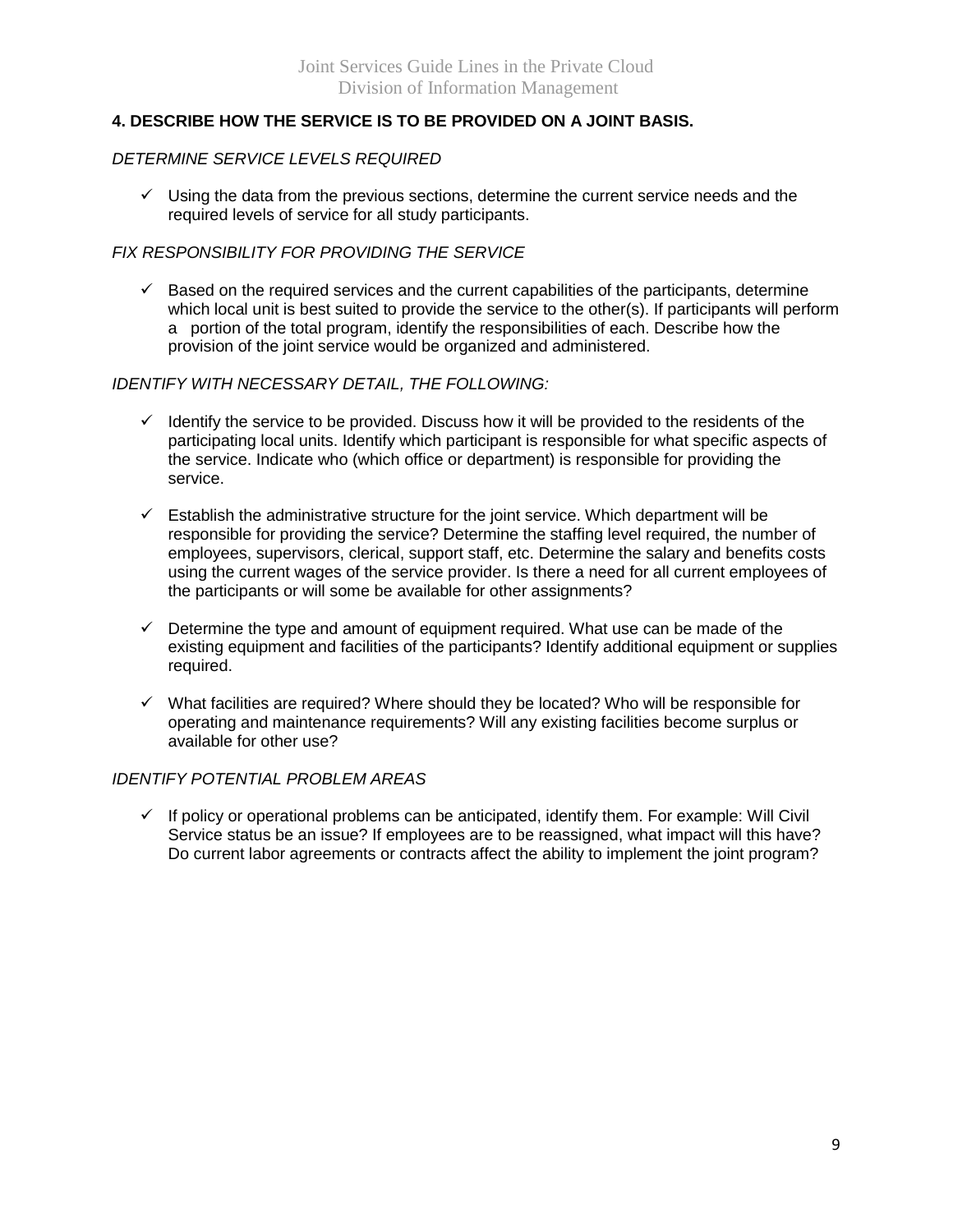#### **5. DETERMINE THE TOTAL COSTS.**

#### *TOTAL COST OF THE JOINT SERVICE AND EACH PARTICIPANT'S STRUCTURE*

 $\checkmark$  Using the current cost data determine the total cost of providing the service on a joint basis as developed in Part 3. Include all direct and indirect costs.

#### *COST OF THE SERVICE TO EACH PARTICIPANT*

 $\checkmark$  Determine the service level provided to each participant, and develop an objective, quantifiable basis for calculating the annual cost of such service for each participant. If participants will provide equipment or material from their current service programs, include the costs of these "In-Kind" contributions.

#### *MEASURE THE SERVICE TO EACH PARTICIPANT*

 $\checkmark$  Describe the criteria to be used to measure the amount of service provided to each participant. Describe the criteria to be used to measure the quality or effectiveness of the service program.

#### **6. DOES THE PROPOSED INTERLOCAL SERVICE MEET THE ESTABLISHED GOALS?**

- $\checkmark$  Reduction of service costs for participants
- $\checkmark$  Improved levels of service for participants
- $\checkmark$  Services provided which would otherwise be unavailable

#### **7. ASSESS THE ECONOMICS, ADMINISTRATIVE AND OPERATIONAL.**

#### *ECONOMIC FEASIBILITY OF PERFORMING THE SERVICE ON A JOINT BASIS*

 $\checkmark$  Compare each participant's individual cost of providing the current service level to the anticipated cost of the proposed joint program. Is it economically feasible? If costs are higher than present, is the service level improved sufficiently to justify the joint effort?

#### *OPERATIONAL AND ADMINISTRATIVE FEASIBILITY*

- $\checkmark$  Will the operational aspects of the proposed joint program deliver the service effectively and efficiently? Have all administrative matters been addressed to the satisfaction of the participants?
- $\checkmark$  What will be the public reaction to the joint provision of the service? What provision has been made for the residents to express their views?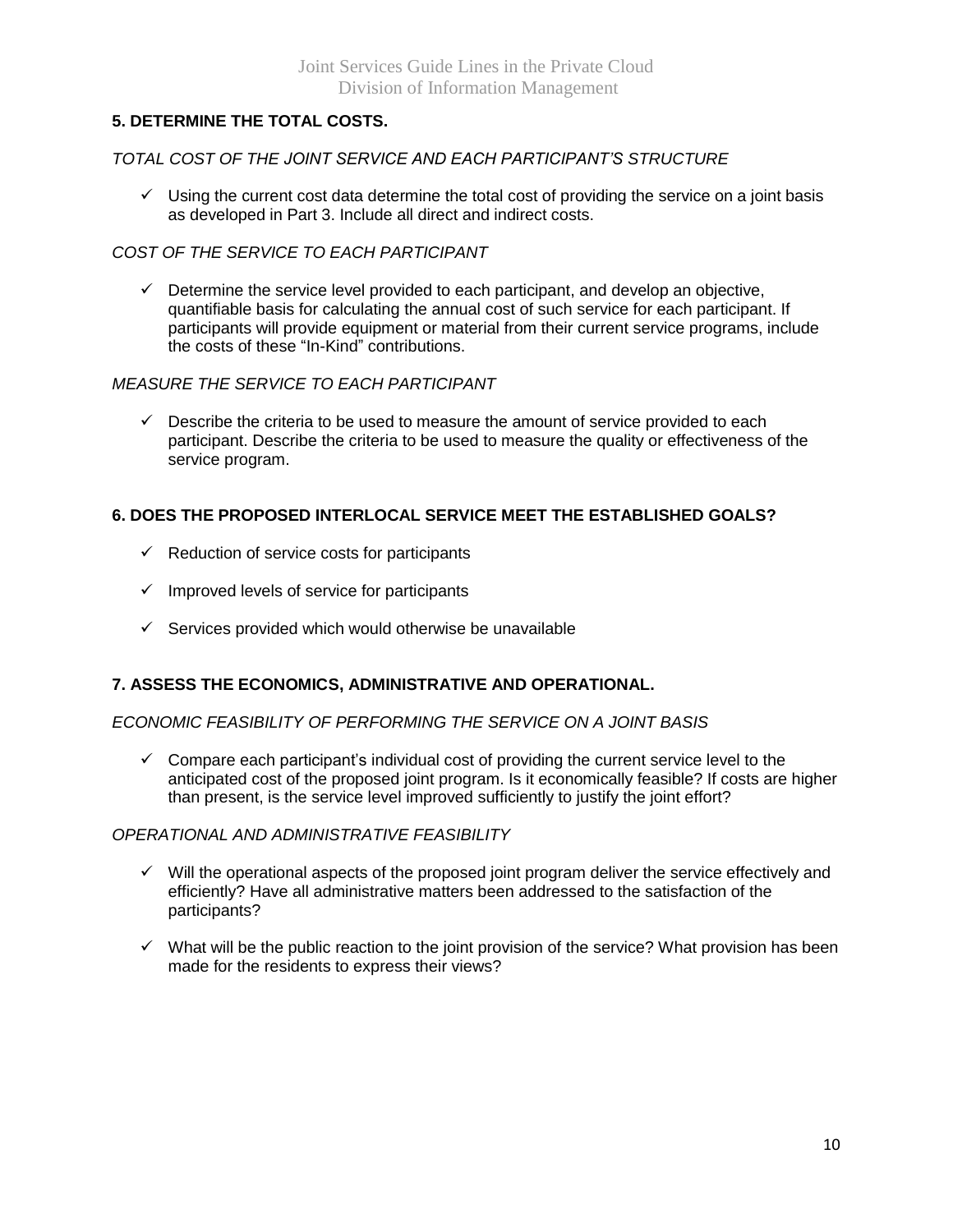#### *PART II*

#### **IMPLEMENTING INTERLOCAL SERVICES**

Pragmatism has a place in local government. Those who fail to follow this dictum may soon realize that some financial, political or legal difficulty could have been avoided if certain facts had been taken into account.

The first Section addresses questions that should be considered prior to developing an interlocal agreement. These questions fall into four areas:

- *Legal Considerations*
- *Cost*
- *Public Reaction and Policy Issues*
- *Assessing Resources*

Next, the Steps in Negotiating An lnterlocal Agreement are identified. When the decision is made to formally cooperate, the contract specifying the role and responsibilities of all of the participating governmental entities needs to be drafted. It will be unique to the specific situation and requires attention to detail. One size does not fit all. In the previous section the understanding of a collection of service issues are identified. By examining consilience relationships of all the business processes that's encompassing a shared service, creates opportunities to link together the different principles forming an interlocal service agreement.

Part II, identifies some of the potential elements found in an interlocal services agreement. The details of the agreement are as important to the success of the activity as is the feasibility study. These design choices result in a big difference between the internal and external variables to facilitate a traditional agreement.

This is accomplished through adopting collaborative innovation, rather than focusing solely on one division's value to the organization. It's about helping our communities better integrate, access, and analyze information more efficiently. For a successful interlocal service, reality must take precedence over public relations, for human nature cannot be fooled. These considerations will lead to newly emerging applications that can benefit from these principles and techniques.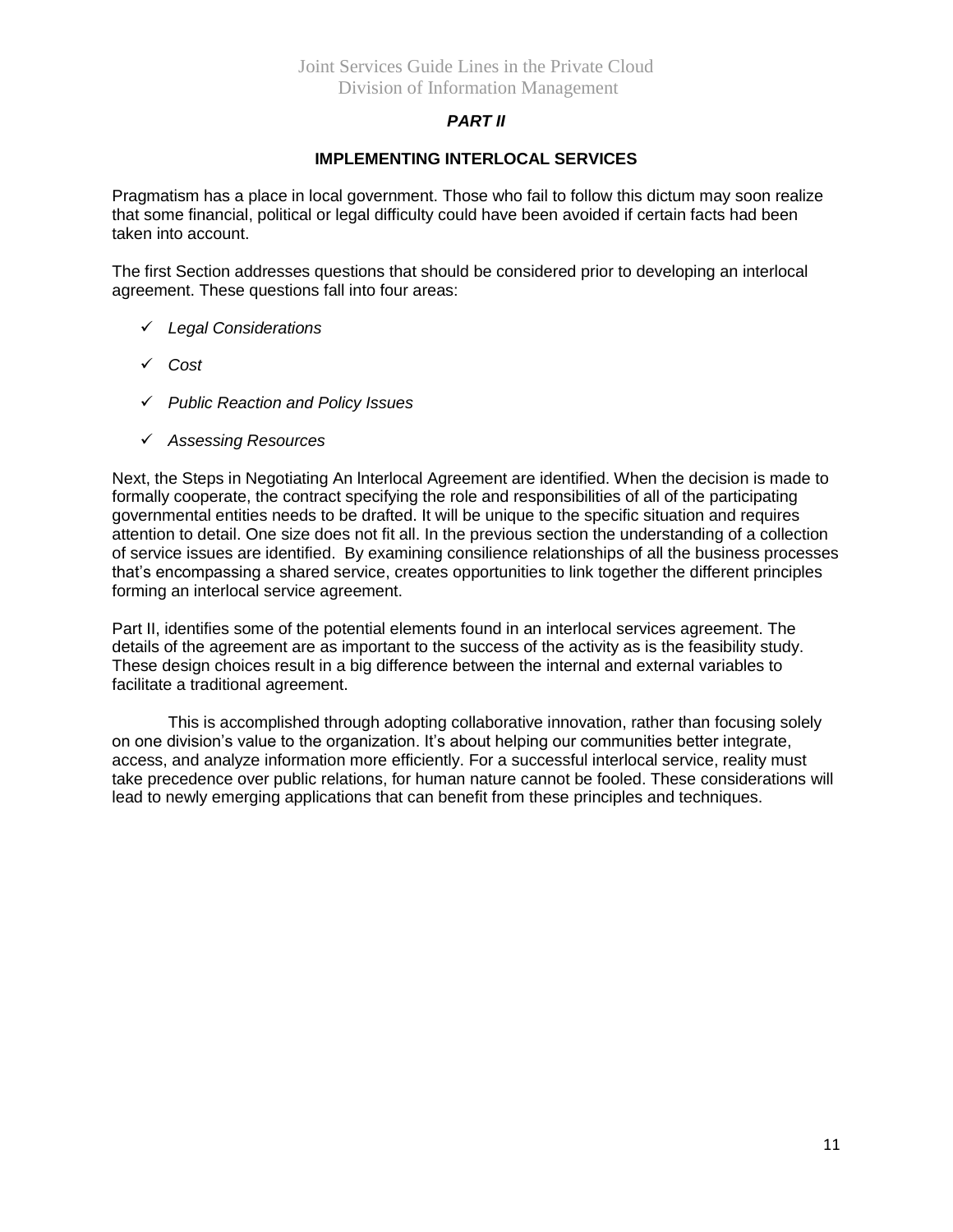#### **1. LEGAL CONDERATIONS**

The State encourages its political subdivisions to cooperate. This is evidenced by the numerous statutes authorizing interlocal cooperation. These range from the broad authorization of the lnterlocal Services Act to laws permitting joint action on local planning (See Appendix). After ensuring that there is specific authority for the proposed joint service, the next area of concern is the participant's level. The following questions may serve as a guide to the type of information needed prior to the negotiation of an interlocal agreement.

- $\checkmark$  Are there any local ordinances that might affect an agreement for interlocal services?
- $\checkmark$  Have you considered procedures or requirements for the hiring, release, or change of status of personnel affected by the agreement?
- $\checkmark$  What about issues including liability, damages, allowable overhead costs. Equipment and property disposition at the termination of the agreement?
- $\checkmark$  Are there procedures for amending and monitoring the agreement?
- $\checkmark$  Under what conditions or circumstances can the agreement be terminated?
- $\checkmark$  Does the proposed activity require the review and/or approval by another local or State agency? (Autonomous local authorities, boards and commissions created by and within a single local unit require the approval of that local unit to enter into an interlocal services agreement.)

#### **2. COST**

The costs of implementing the interlocal agreement are of primary concern to all participants and their residents. There is always the potential that initial costs may increase until the service or activity is well established. All of the possibilities should be thoroughly considered by all of the parties to the agreement. Questions to be considered are:

- $\checkmark$  What are the personnel, operating and capital costs of the service to be provided?
- $\checkmark$  What provisions should be made to accommodate inflationary costs?
- $\checkmark$  If costs paid by the recipient(s) do not cover actual costs, what method can be used for adjustment?
- $\checkmark$  What administrative costs should be part of the "cost of services?" Should overhead costs include depreciation of assets, rent, utilities, and liability insurance?
- $\checkmark$  What is an acceptable method of determining costs and payments?
- $\checkmark$  Will the costs be affected by additional participants
- $\checkmark$  Is it really cost-effective to join with other governmental units to provide the service? If costs are higher than present, is the hardware or service level improved sufficiently to justify the joint effort?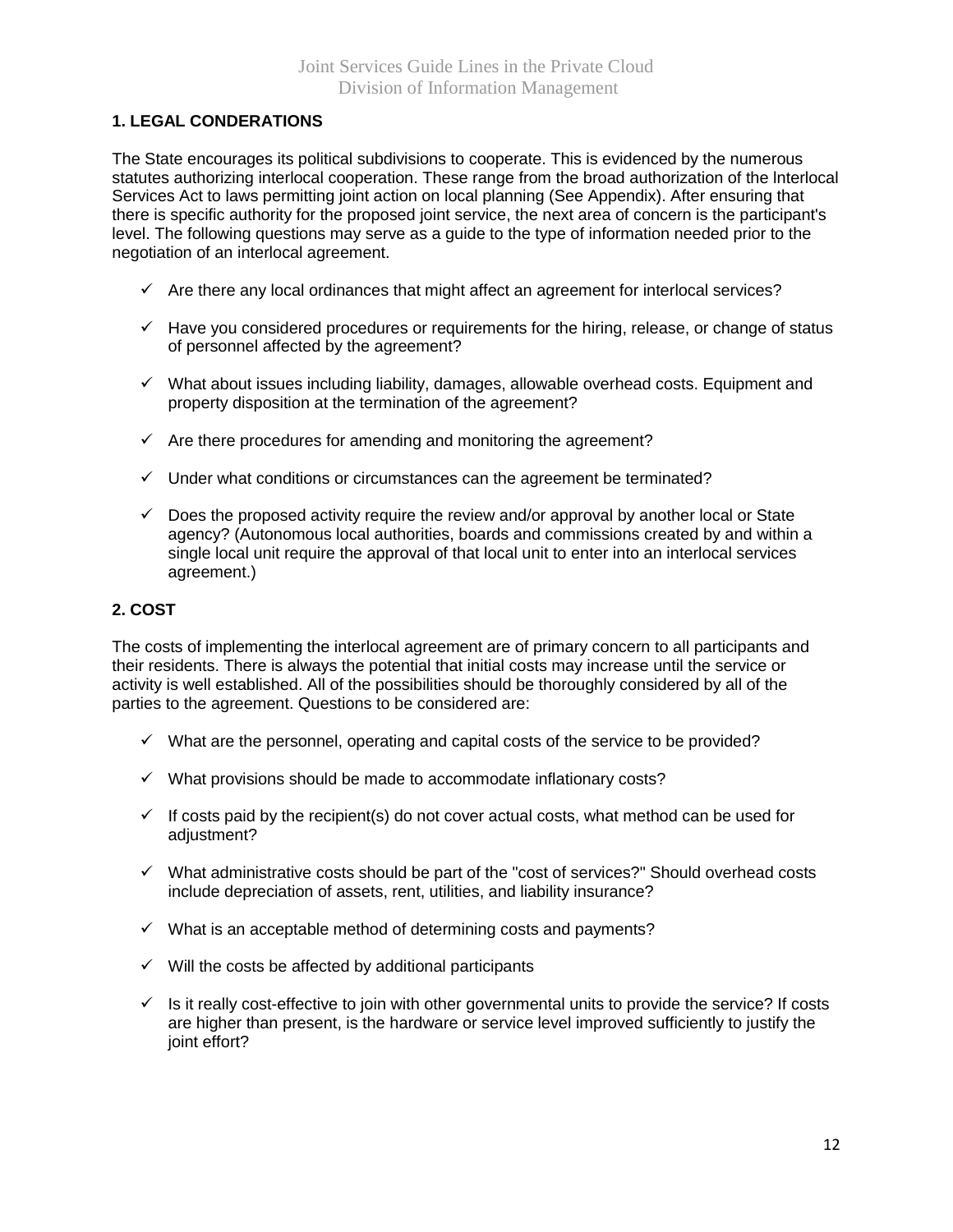#### **3. PUBLIC REACTION AND POLICY ISSUES**

*Politics is a part of any intergovernmental agreement. Citizen reaction and confidence has to be assessed in all of the participating jurisdictions*.

- $\checkmark$  What will be the public reaction to the agreement in both the provider and recipient jurisdictions?
- $\checkmark$  How will you deal with the residents who object to services being provided by a different agency?
- $\checkmark$  To which jurisdiction would citizens complain about the service  $-$  the provider or the recipient? How will complaints be addressed?
- $\checkmark$  Do the participating jurisdictions understand that the provider may have to assume some policy control over the service?
- $\checkmark$  What problems may arise during the transition of independent to interlocal provision of services? Is there a mechanism to resolve the issues?
- $\checkmark$  How will the interlocal provision of services affect local businesses?
- $\checkmark$  Is it necessary to make provisions to accommodate additional members?

#### **4. ASSESSING RESOURCES**

The impact of the interlocal agreement on local resources should be considered*.*

- $\checkmark$  What changes might be needed to provide the service, including -- personnel, facilities, equipment, and organization or structural arrangements, and fiscal procedures?
- $\checkmark$  Does the potential provider of the service have the capacity to provide the service at the anticipated level of service?
- $\checkmark$  Will the present recipients of the service be shortchanged?
- $\checkmark$  What impact will the interlocal agreement have on current staff?
- $\checkmark$  Can present personnel and facilities be reallocated? Relocated?
- $\checkmark$  Will the salaries of personnel be affected by the arrangement?
- $\checkmark$  How will the interlocal agreement affect and be affected by local labor agreements?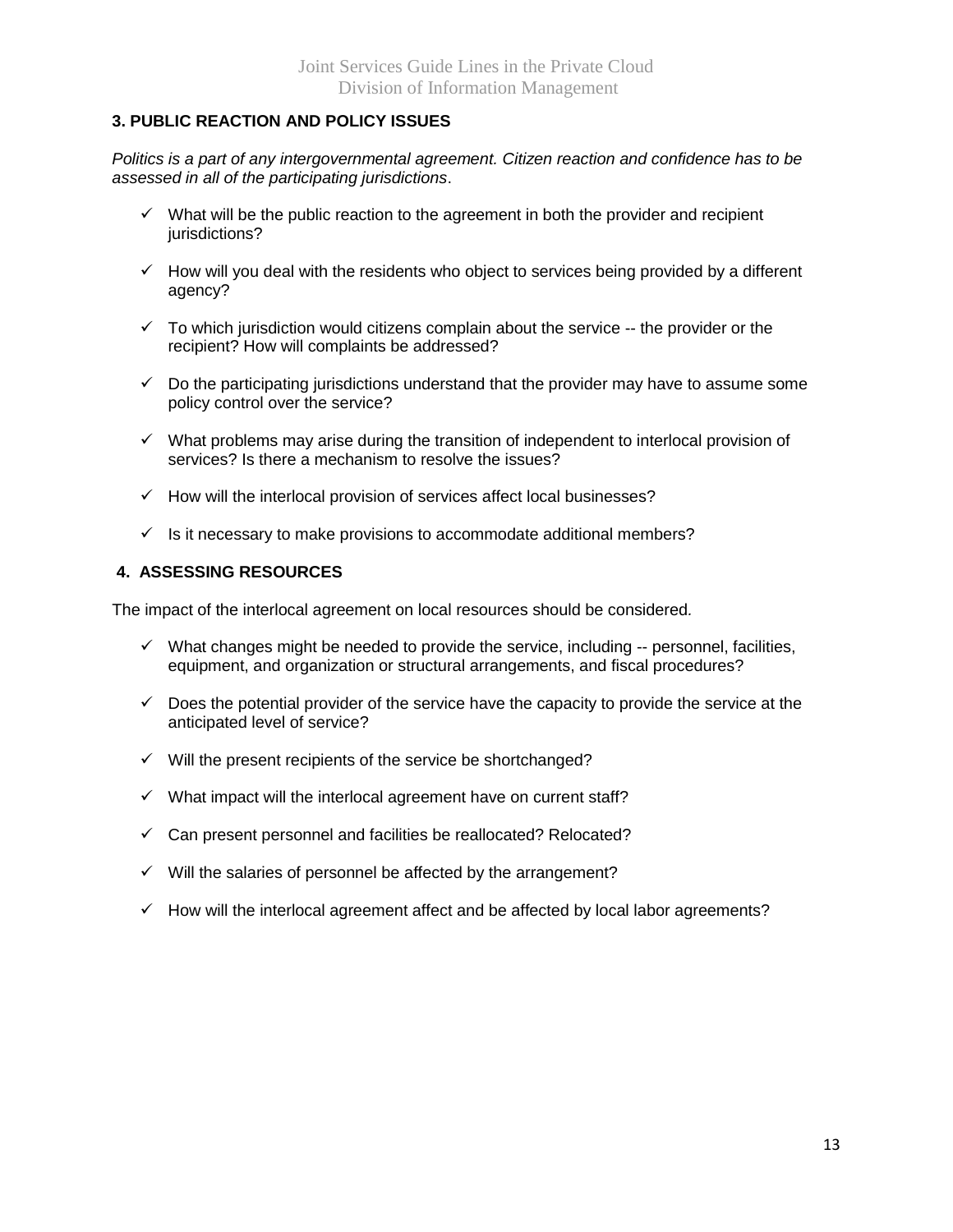#### **5. STEPS IN NEGOTIATING AN INTERLOCAL AGREEMENT**

The decision as to whether or not to enter into an interlocal service agreement should come as the final step in the comprehensive evaluation process. Following a clear, logical progression in arriving at the threshold question will ensure that the agreement covers the plan of operation satisfactorily and address the concerns of all of the participants. It is essential that all of the "i's" be dotted and all of the "t's" crossed.

As outlined in Part I, of this white paper; the first step is to conduct a feasibility study to determine whether the performance of the function or service with another unit of local government is the most economical or desirable course of action. Develop a proposed plan of operations which details how the service or function will be provided on a joint service or contractual basis.

*Using the feasibility study as a guide:*

1. Identify the terms and conditions of the agreement.

2. Prepared the preliminary agreement, including all matters agreed upon and providing necessary legal safeguards for all parties concerned.

3. Perform a legal and substantive review of the preliminary agreement.

4. Hold a public hearing in each community to assess citizen feelings and concerns regarding the proposed interlocal agreement and the plan of operations.

5. Finalize any outstanding issues and reach a consensus on the terms and conditions in the final agreement.

6. Adopt an ordinance or resolution in each jurisdiction approving execution of the agreement and authorizing the appropriate officials to sign it on behalf of the governmental unit.

7. Execute the agreement and provide copies to all parties.

8. Implement the program as described in the agreement.

9. Evaluate the performance of the service on a regular basis.

10. Make modifications as necessary.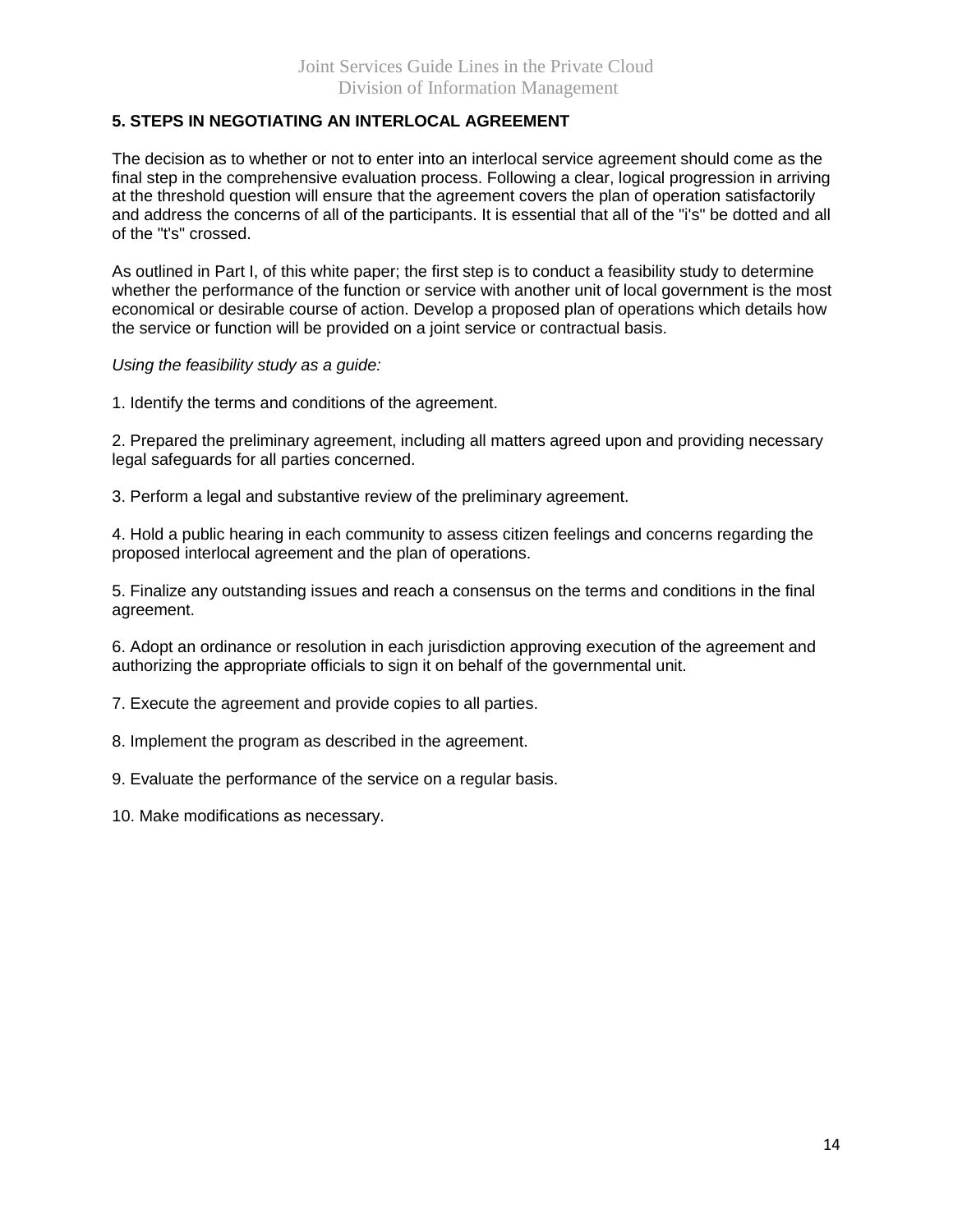#### **6. PARTS OF AN INTERLOCAL AGREEMENT**

An interlocal services agreement sets forth the roles and responsibilities of the participating local governments. It details the "who," "what," "when" and "where" of the service or activity to be undertaken and provided. The following is a generalized outline of elements which might be reflected in an interlocal agreement. Refer also to N.J.S.A. 40:8A-4 and 5 for the statutory requirements regarding the content and approval of an interlocal services agreement.

#### *1. Nature of the arrangement*

- a. Description of parties involved
- b. Explanation of need for agreement
- c. Citation of legal authority
- d. Definition of terms
- *2. Exact nature and extent of services to be performed*
- a. Measurable performance standards
- b. Specific assignment of responsibility
- *3. Service charges or formula*
- a. "Start-up" and in-kind contributions
- b. Salaries and employee benefits
- c. Depreciation of equipment
- d. Overhead
- e. Office supplies
- f. Clerical work (support services)
- g. Capital expenditures
- h. Cost modification procedures
- 4*. Administration*
- a. Unit(s) responsible for services
- b. Control over responsible units
- c. Citizen inquiries and complaint resolution
- d. Addition of new participants
- e. Liability issues and responsibility

#### *5. Fiscal Procedures*

- a. Budgets, including distribution of activity revenues
- b. Manner and time of payments
- c. Reports and records Maintenance

#### *6. Staffing and Personnel*

- a. Procedures
- b. Terms
- c. Utilization of personnel
- d. Safeguards for Civil Service rights, privileges, immunities and fringe benefits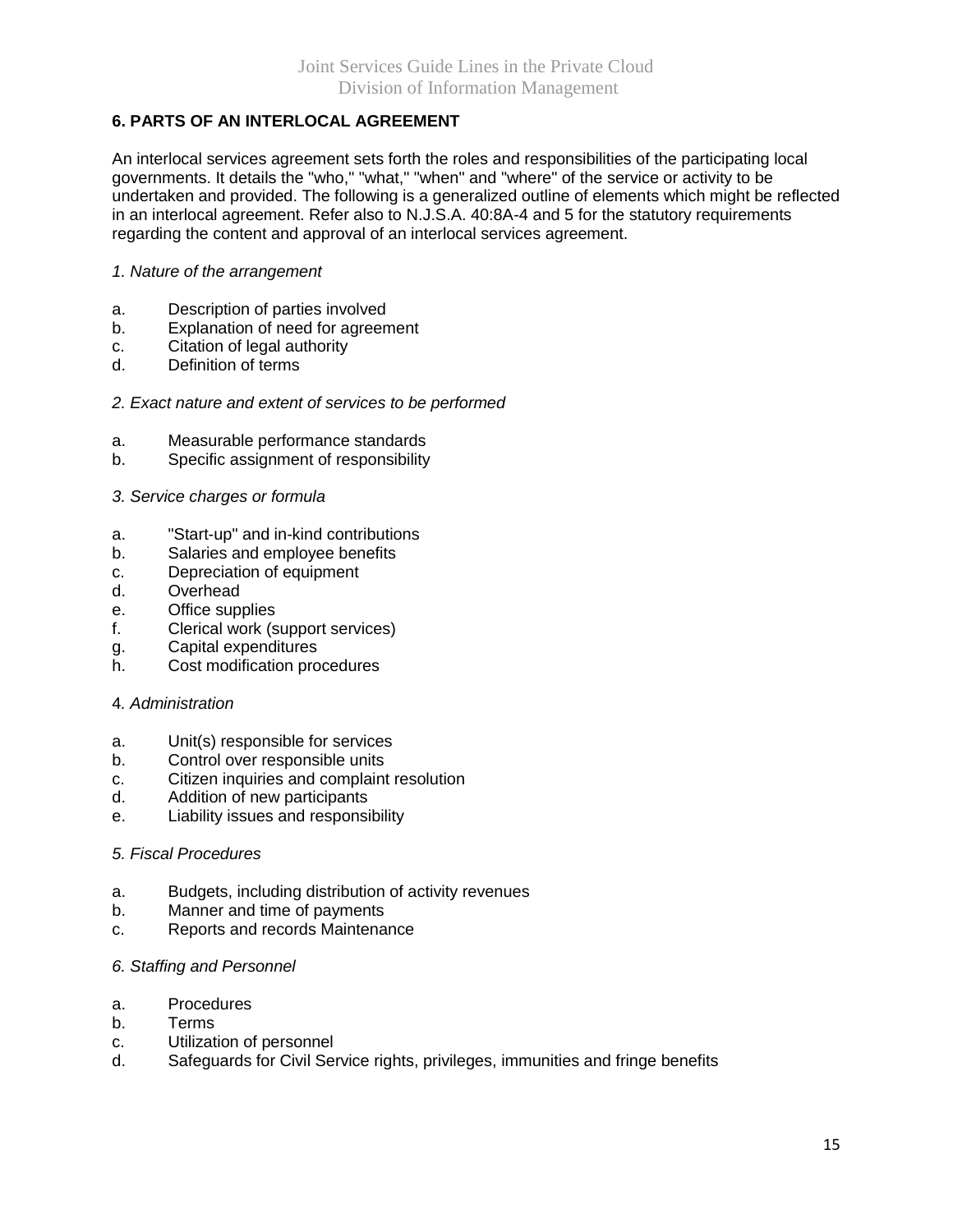### *7. Property Arrangements*

a. Use, control and maintenance of facilities

#### *8. Monitoring and evaluation*

- a. Evaluation schedule
- b. Duration, termination and amendment, arbitration, question resolution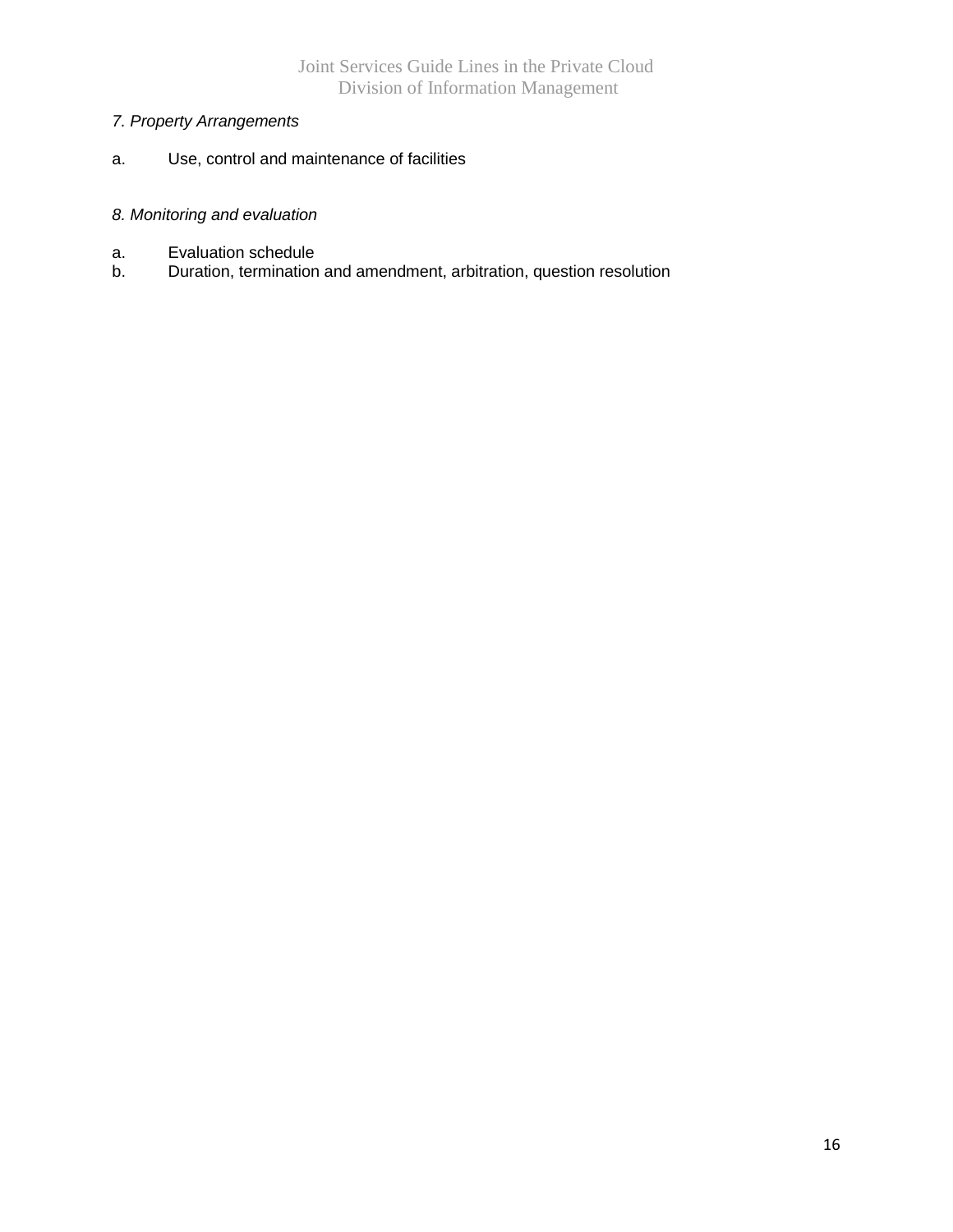#### Joint Services Guide Lines in the Private Cloud Division of Information Management

#### **PART III**

#### **LEARNING and GOVERNANCE**

Through joint services as a distributed Private Cloud program, technology resources would be shared and services consolidate. The services that are delivered from this private cloud collaborative can consist of IT support, Hard Drive Storage, Server, Desktop, Applications, and Professional services. County government administration as well as municipal administration would create a comprehensive County – Municipal enterprise service model that will govern joint services in order to readily meet service requirements, and would improve in supporting existing Interlocal services agreements.

#### **1. JOINT SERVICES ORGANIZATION CHART**

#### Sussex County - Joint Services - Organization Chart **Shared Services Sussex County Executive Advisory** Authority Administrative **Sussex County** InterAgency Advisory Authority Information Technology Committee Administration - Operations (5) **IT Enterprise** Operational Hardware & Software **Help Desk** Network Services (2) Procurement - Configuration<br>
(1) Hardware Specialist Support Services (2)<br>Technician **Operations &** Network & Communications Authority Services **Joint Services** Municipality<br>Liaison Joint Partners County Services Services Interlocal Agreements Partnerships Joint Services Opportunities Network, Hardware, Municipal Shared GIS Law Enforcement Records Management **Education & Training** Software Shared Services **Enterprise Services** Services Services Services Partner Skills Opportunity Priority Mature Neutral Encourage Learning Focus

Need Partne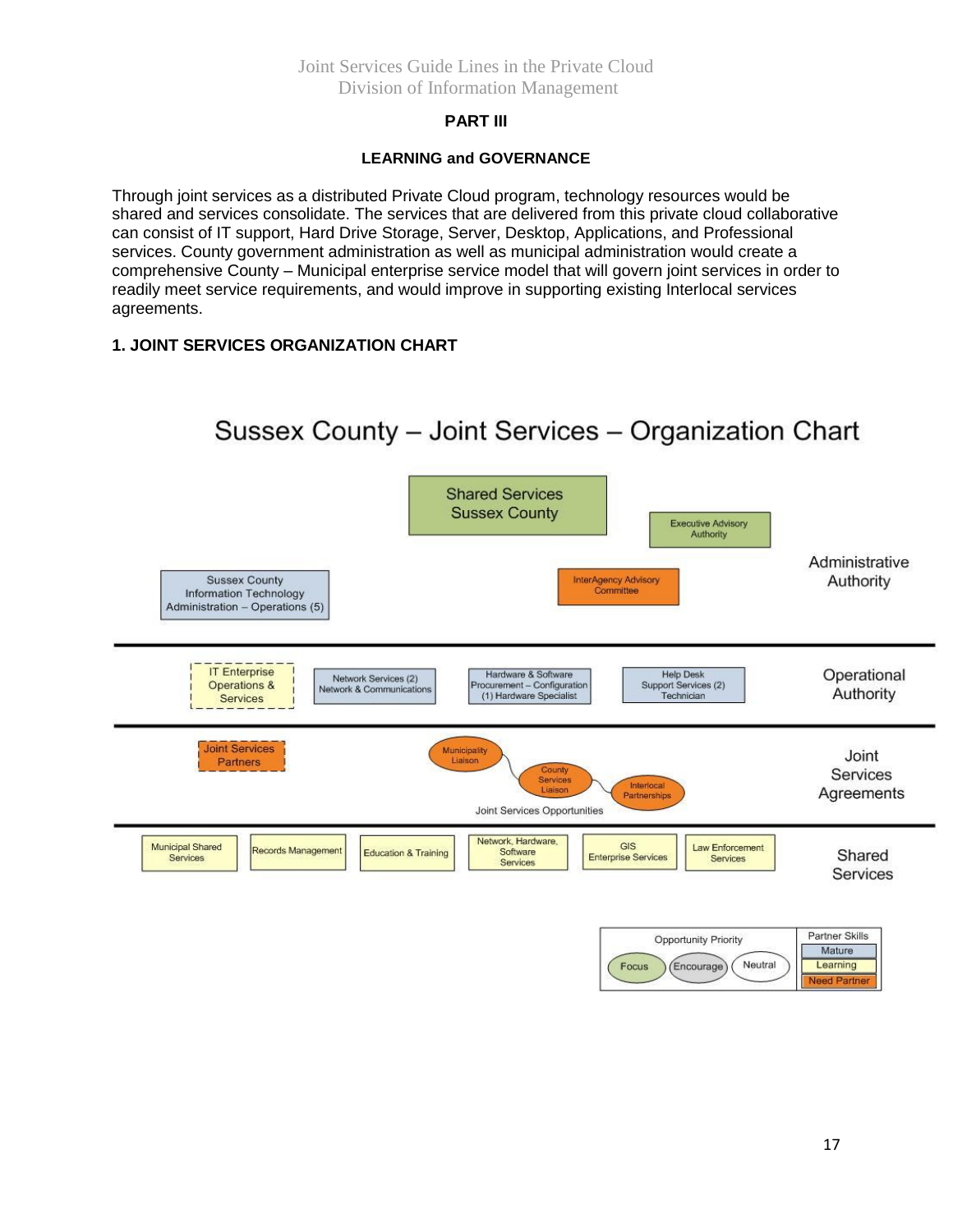#### **2. ADMINISTRATIVE AUTHORITY**

Success of this business model and Governance plan is based on effective management of the Administrative Authority Group.

- *The Shared Services Department* has the responsibility to obtain the funding, and develop an organization necessary for successful deployment of joint service operations. Thus having a County Shared Services Coordinator. The Shared Services Coordinator has two important advisory groups, the Executive Advisory Authority and the Inter-Agency Advisory Committee. These two groups are used for developing administration guidelines and management guidelines for joint services. These two groups also forecast and manage the negotiations of costs, delivery of services, and service levels.
- *The Executive Advisory Authority* is composed of the Shared Services Coordinator, County Administrator, and the Municipal Administrator. This Executive Advisory Authority has the responsibility to negotiate and execute the Joint Services inter-local agreement(s). This authority would add members based on any additional services offered, and when additional municipalities become participants of these Joint Services. This authority would establish administration and guidance for all partners and services. The Executive Advisory Authority would extend and review all applications for service opportunities, as well as subsequent deployment of the technology and professional services models to other Local Government Units. (Municipalities Agencies)
- *The Interagency Advisory Committee* has the responsibility to establish and provide guidance to the Sussex County Information Technology Department's Administration for all the negotiated operations of Joint Services to be deployed and for the renewing of established agreements or the termination of expired service agreements.

#### **3. OPERATIONAL AUTHORITY**

- *The Sussex County Information Technology Administration* has two responsibilities. The operation of the County's vast delivery of network services, with the delivery of service levels that are based on the inter-local agreements.
- $\checkmark$  In cases of technology deployments the department reports to the Shared Services Department whether it's professional services or computer services through the inter-local agreements that have been deployed or terminated in accordance with the inter-local agreement.
- *The IT Enterprise Operations & Services Division* has the responsibility to function at the Operational level, thus ensuring that the information technology inter-local agreements are ready for production, deployed, and in accordance with the agreement.
- $\checkmark$  To insure the deployment of the service criteria the IT Enterprise Operations & Service Division reports directly to the Sussex County Information Technology Department. The IT Enterprise Operations & Services Division has an independent budget and financial responsibility to the Shared Services Department. This structure permits clear and auditable financials for all services offered through the Joint Services Inter-local agreements and professional resources that complement the county operations but does not detract from those service standards levels already established.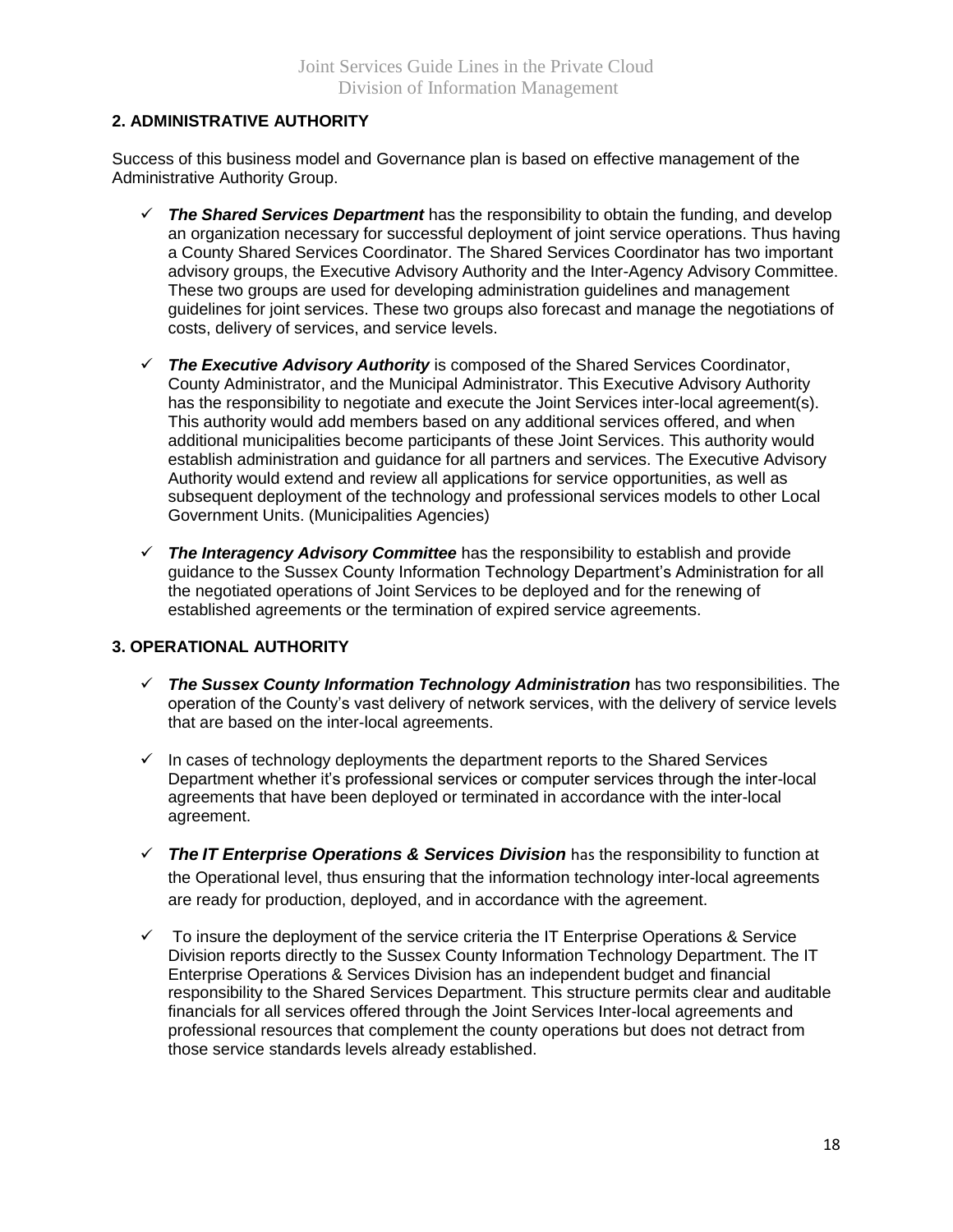#### **4. JOINT SERVICE AGREEMENTS**

- $\checkmark$  A Joint Services Agreement would consist of a Shared Service like Law Enforcement that a Municipality Liaison and a County Services Liaison would be interested in pursuing. This would create an Inter-local Partnership. Then this inter-local partner would join the Interagency Advisory Committee as a Joint Service Partner and negotiate an interlocal agreement.
- $\checkmark$  The Interagency Advisory Committee would share these results with the Executive Advisory Authority, whom would provide additional guidance for service standards, improvements or compliance. Then the Shared Services Coordinator and the Information Technology Administration along with the Interagency Advisory Committee would review the service standards as appropriated and correlate such standards to support and budgetary costs forecasted. This business and information model reviews and accommodates joint services participant's recommendations. Once the inter-local agreement is finalized then the IT Enterprise Operations & Services Division would deploy the joint service.
- $\checkmark$  All funding would be aggregated to a central independent IT Enterprise chart of accounts. This permits initial funding to be deposited and controlled for shared resources and operations of the deployment. All enterprise participants would contribute into this financial structure and all common services would be paid from these accounts. This eliminates commingling and later audit difficulties of state, county and municipal funds.
- $\checkmark$  Each Joint Service Partner would complete annual service evaluations based on these standards, and present their evaluation to the Interagency Advisory committee. The Interagency Advisory committee would share these results with the Executive Advisory Authority, whom would provide additional guidance for service standard improvement or compliance. The Shared Services Coordinator and the Interagency Advisory committee would modify the service standards needed to accommodate the adjustments agreed upon and maintain corroborative funding forecasted. This business and information model reviews and accommodates joint services participant's recommendations for improved operations.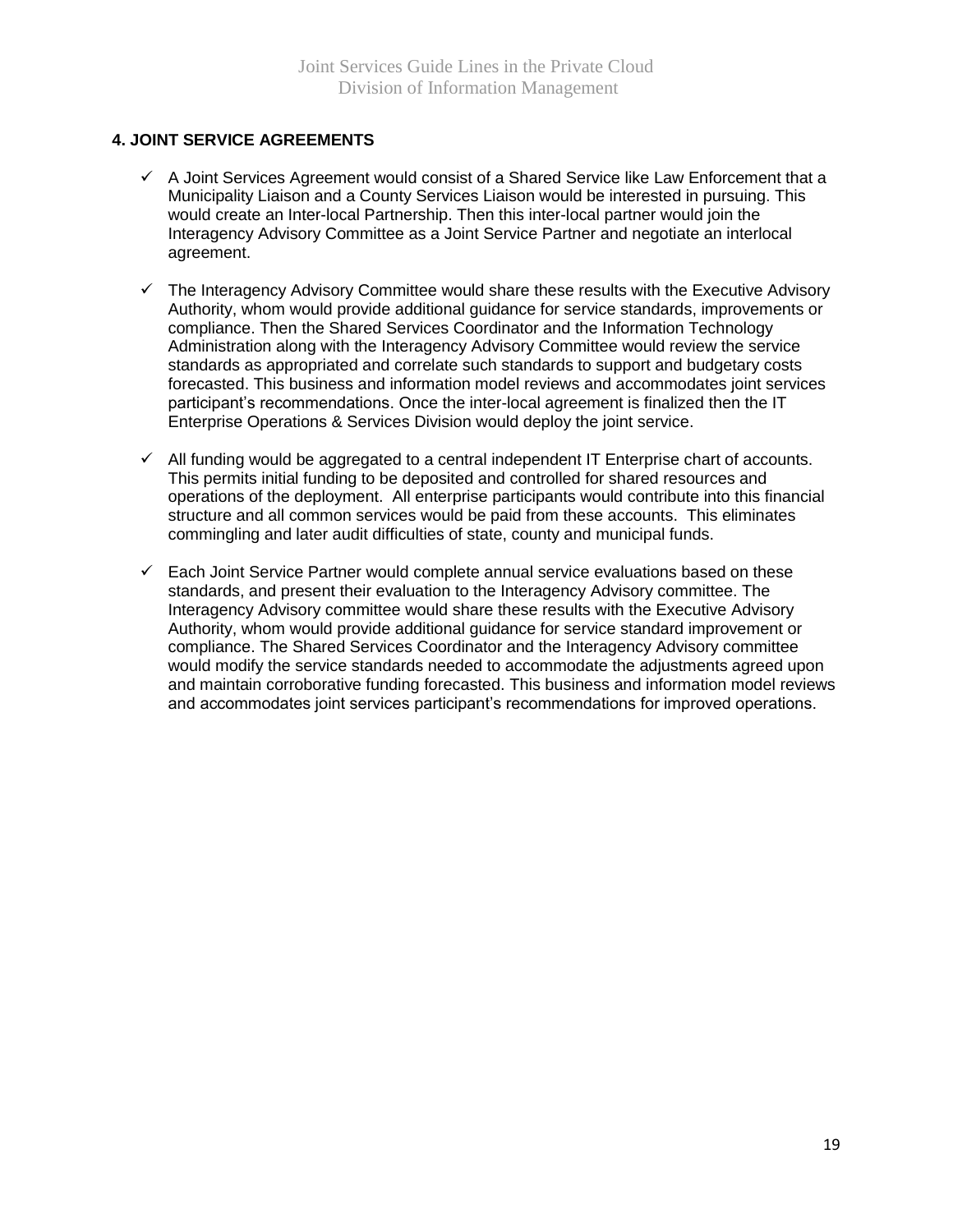#### **5. SHARED SERVICES**

*The discovery of our mutually agreed upon list of services can be presented as a list of public amenities offered that we can provide to each other. Presently we started out with the most requested services.*

|           | Professional Services Menu for 2013       |                                          |                 |              |                   |
|-----------|-------------------------------------------|------------------------------------------|-----------------|--------------|-------------------|
|           | Government Agency: Walpack Township       |                                          |                 |              |                   |
|           | Project Name: Network Installation        |                                          |                 |              |                   |
|           | <b>Service Offering</b>                   | <b>Activity Provided</b>                 | <b>Job Role</b> | <b>Hours</b> | Cost              |
|           | Network Hardware Purchasing               | IT Enterprise Operations                 |                 |              |                   |
|           | Desktop Hardware Purchasing               | IT Enterprise Operations                 |                 |              |                   |
|           | Network - Cabling & Fiber installation    | IT Enterprise Operations                 | T               | 21           | \$1,260.00        |
|           | Network - Service & Maintenance           | Professional Services Contract           | E               | 8            | \$720             |
|           | Network - Software & Maintenance          | Professional Services Contract           |                 |              |                   |
|           | Server Software - Exchange                | IT Enterprise Operations                 |                 |              |                   |
|           | Server Software - Domain                  | IT Enterprise Operations                 |                 |              |                   |
|           | Help Desk - Software                      | IT Enterprise Operations                 | T               | 10           | \$600.00          |
|           | Security - Software                       | Professional Services Contract           |                 |              |                   |
|           | Records Management - Software             | IT Enterprise Operations                 |                 |              |                   |
|           | Records Management - Professional Service | County Records Management Administration |                 |              |                   |
|           | GIS -- Software                           | IT Enterprise Operations                 |                 |              |                   |
|           | GIS -- Enterprise Professional Services   | County GIS Administration                |                 |              |                   |
|           | <b>Education &amp; Training</b>           | IT Enterprise Operations                 |                 |              |                   |
|           | Interlocal service agreements             | Shared Services Administrative Authority | PC.             | 15           | \$1,350.00        |
|           | Law Enforcement Professional Services     | County Sheriff Office                    |                 |              |                   |
|           | Municipal Services                        | Municipal Operations                     |                 |              |                   |
|           |                                           |                                          |                 |              | Total: \$3,930.00 |
| Code      | <b>Professional Job Role</b>              |                                          | Hourly          |              |                   |
| Τ         | Technician                                | County Enterprise Operations             | \$60.00         |              |                   |
| Ε         | Engineer                                  | County Enterprise Operations             | \$90.00         |              |                   |
| <b>SE</b> | Senior Engineer                           | County Enterprise Operations             | \$120.00        |              |                   |
| C         | Consultant                                | County Enterprise Operations             | \$165.00        |              |                   |
| AR.       | Architect                                 | County Enterprise Operations             | \$215.00        |              |                   |
| LAR       | Lead/Principal Architect                  | County Enterprise Operations             | \$240.00        |              |                   |
| MА        | Master Architect                          | County Enterprise Operations             | \$310.00        |              |                   |
| PC        | Project Coordinator                       | County Enterprise Operations             | \$90.00         |              |                   |
| PM        | Project Manager                           | County Enterprise Operations             | \$155.00        |              |                   |
| SPM       | Senior Project Manager                    |                                          | \$200.00        |              |                   |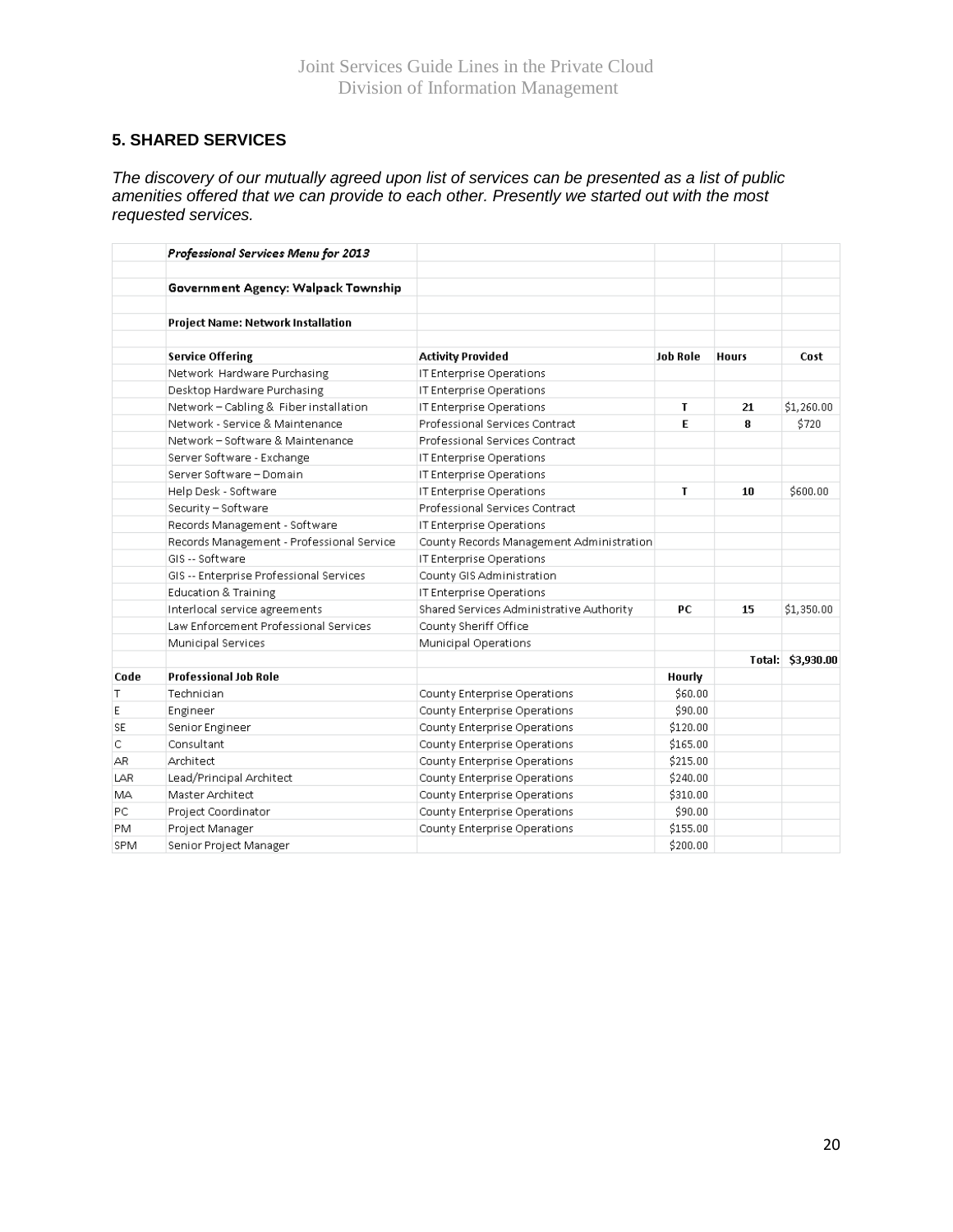#### **PART VI**

#### **COMPLAINT RESOLUTION PROCESS**

Complaints alleging a violation of professional service levels or interlocal agreements shall be filed in writing. Service levels that are not acceptable base on the negotiated inter-local agreement will require a Complaint Resolution Process. A Complaint Form alleging to what the violation is pertaining to, such as the Shared Service Agreements or Professional Service Agreements. This complaint shall be filed in writing, under signature of the Joint Service Partner, with the County of Sussex Shared Services Department. The complaint shall state with particularity the content or activity believed to be in violation.

#### **1. ESTABLISH A TIME LINE**

 $\checkmark$  Within five working days of receipt of the complaint, the Sussex County Shard Services department, in consultation with the Sussex County Office of Employee Services, will conduct an Initial assessment and render an opinion as to whether the alleged use of technology resources constitutes a violation of any law, Sussex County policy or administrative regulation. Upon determination of such a violation, including a violation of law, the Office of Employee Services will issue a written finding to that Joint Service Partner and the Executive Advisory Authority along with Information Technology Administration indicating with specificity the nature of the alleged violation and recommending the action to be taken. Pending further review pursuant to this regulation, the Executive Advisory Authority or the Office of Employee Services shall have the authority to remove any content found to be in violation or to prohibit access by the user to any of Sussex County's resource being used to facilitate the conduct found to be in violation.

#### **2. FULL REVIEW INVESTAGATION PROCESS**

- $\checkmark$  Within five working days of the conclusion of the Initial Assessment, the Sussex County Shared Services department shall provide written notice of the complaint, which has been forwarded for Full Review to the Sussex County Information Technology Administrator. The notice shall be provided to that person, with copies forwarded to the appropriate employee's supervisor, appropriate designations as outlined in this section and must be made also to the IT Enterprise Operations & Service Division advising of the same within 10 working days of the notice.
- $\checkmark$  If the person who is the subject of the complaint is a Sussex County employee then the Full Review committee shall consist of: The supervisor of the Information Technology Department, the supervisor of the Office of Employee Services and the Administrator of Sussex County.
- $\checkmark$  If the person who is the subject of the complaint is other than a Sussex County employee then the Full Review committee shall consist of, the Shared Services Department and the Office of Employee Services for the Organization that has the shared service agreement. In the event that the person fails to make a designation, the person will be deemed to have conceded and that a violation occurred and the Office of Employee services for that organization shall be authorized to have the content removed or to prohibit access to that person used to facilitate the violation.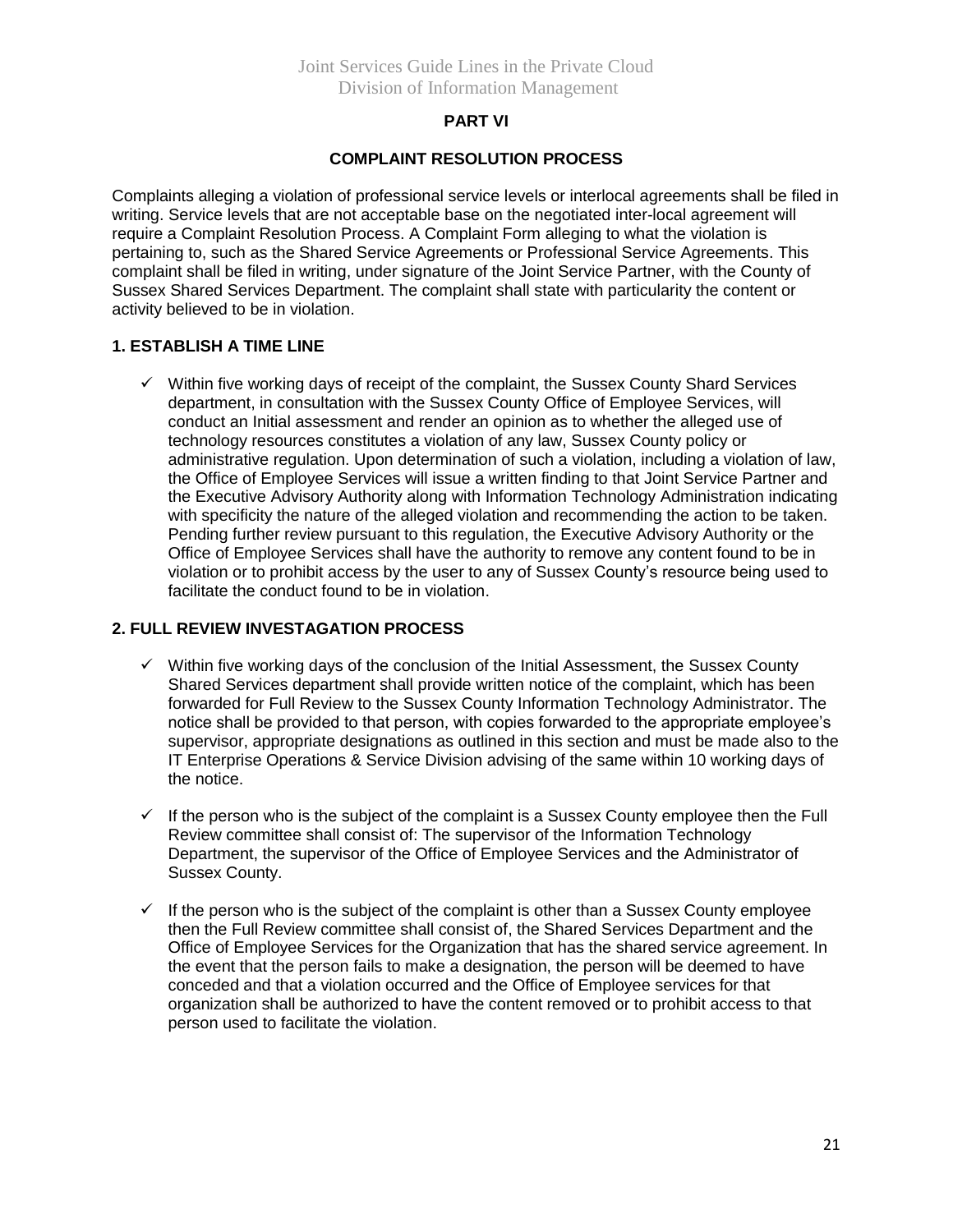#### **3. RESOLUTION PROCESS**

- $\checkmark$  Within ten working days of the committee's composition being forwarded to the Information Technology Department and the Office of Employee Services, in consultation with the person named in the complaint and the other committee members, shall establish a time to meet and consider the complaint, and notify the IT Enterprise Operations & Service Division of the same. The Shared Services Department shall provide written notice to the user and committee members of the meeting time. The date shall be no more than 15 working days from the date the Shared Services Department was notified of the committee's composition.
- $\checkmark$  At the time set for the committee to consider the complaint, the person shall be afforded the opportunity to provide written or oral testimony relevant to the defense of the content or conduct complained of.
- $\checkmark$  The committee may meet subsequently for private deliberations if deemed necessary. All meetings of the committee shall be conducted at the site of the person named in the complaint.

#### **4. CONCLUSION**

- $\checkmark$  At the conclusion of its review and deliberations, the Evaluation Team shall determine by simple majority vote whether there is clear and convincing evidence that the content or conduct complained is warranted, and therefore a violation has occurred. The committee shall make its determination no later than 20 working days from the date of its initial meeting to review and consider the complaint.
- $\checkmark$  If the committee determines that no violation occurred the person will cease the conduct of the complainant process. If the committee determined that a violation did occur then the govern body of that person shall be authorized to facilitate the consequence of the violation.
- $\checkmark$  Due to the dynamic and changing nature of technological resources, complaints that do not constitute a current violation will be referred for full review by the Executive Advisory Authority and the Inter-Agency Committee pursuant to this nature, for future consideration of a new negotiated Joint Services Inter-local agreement or Professional Service agreement and recorded by the Sussex County Shared Services department.